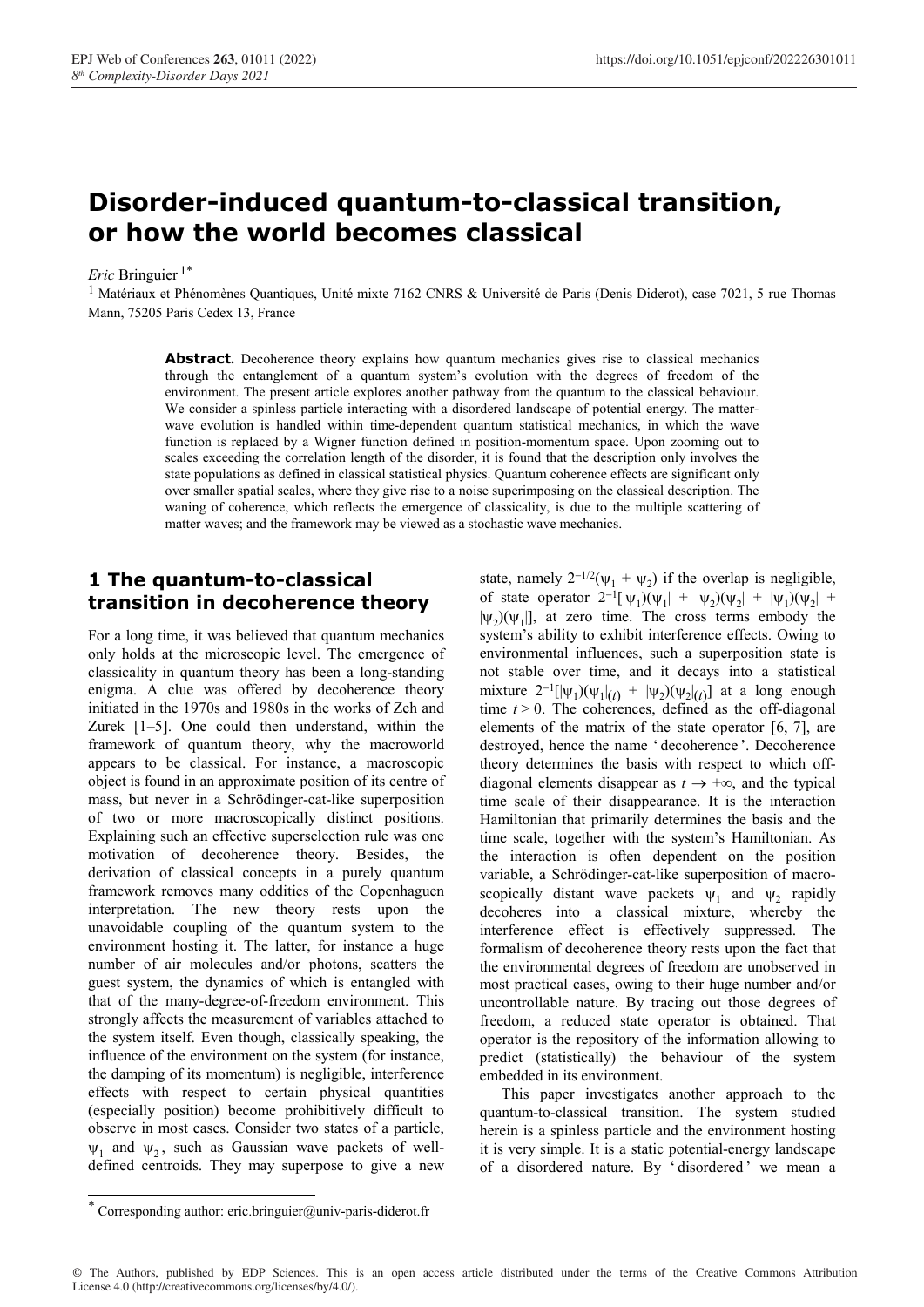random scalar field which may have many instantiations ('realisations') distributed according to a probability law. The behaviour of the guest particle will be obtained by averaging over all realisations of the energyscape. Our goal is to recover the classical-mechanical behaviour of the guest particle subjected to a non-random potentialenergy field besides the random field. We will examine how quantum mechanics turns into classical-statistical mechanics. It is only possible to recover statistical physics, rather than Newton's deterministic dynamics, because the information encoded in Schrödinger's state vector  $\psi$  or von Neumann's state operator  $|\psi\rangle(\psi)$  is inherently statistical. Quotation from Einstein and Infeld [8]: ' Quantum physics formulates laws governing crowds and not individuals. Not properties but probabilities are described, not laws disclosing the future of systems are formulated, but laws governing the changes in time of the probabilities and relating to great congregations of individuals'. Likewise, Schrödinger wrote: 'We never experiment with just one electron or atom or (small) molecule. In thought-experiments we sometimes assume that we do; this invariably entails ridiculous consequences' [9].

The paper unfolds as shown in figure 1. Section 2 starts out from Schrödinger's formulation of quantum dynamics and section 3 specifies the quantum states of the spinless particle. Section 4 reformulates wave mechanics in position-momentum space where the wave function or the state operator is replaced by its Wigner transform. In section 5, the disordered environment is specified as a random energyscape. Wave mechanics in such an environment is studied in section 6. The transition to classical behaviour in Boltzmann's statistical formulation is the subject of section 7. Section 8 comes back to decoherence theory and closes the paper. Appendix A provides details about the multiplescale expansion sorting out the large-scale behaviour from the small-scale one. In appendix B, the change due to a non-static environment is sketched out, and this is tied to the issue of thermalization by the environment.

#### **2 The issue: Quantum particle in a disordered environment**

The present paper deals with the quantum-mechanical motion of a particle hosted in an environment which is modelled in the simplest way as a disordered static energyscape. More specifically, we are considering a spinless particle of mass *m* acted upon by a force derived from an external potential energy  $U_1(\mathbf{r})$  where **r** is the position. The Hamiltonian operator is

$$
H = \frac{(-i\hbar \nabla)^2}{2m} + U_1(\mathbf{r}) + U_2(\mathbf{r}),\tag{1}
$$

where *h*  $\hbar = h/2\pi$  is the reduced Planck constant and  $\nabla =$ ∂/∂**r** is the gradient operator. While  $U_1(\mathbf{r})$  is a given function of position known with certainty,  $U_2(\mathbf{r})$  is known only statistically. Mathematically speaking *U*<sup>1</sup>  $(U_2)$  is a deterministic (probabilistic) function of **r**. For definiteness, the environment as modelled by  $U_2$  may be thought of as a set of fixed scatterers without internal

degrees of freedom, haphazardly distributed throughout a volume  $Ω$ . This is pictured in figure 2 which shows two instantiations of the random field  $U_2$ . In the example of an electron in a weakly ionised gas, the scatterers are the neutral atoms or molecules of the gas, which in a first approximation are taken as infinitely heavy and therefore stay at rest. Both  $U_1$  and  $U_2$  are time-independent (static); but eventually this assumption can be relaxed. There are two other differences between the two fields: (i)  $U_1$  is taken to be smooth whereas  $U_2$  exhibits smallscale irregularities, or loosely speaking disorder; and (ii) this disordered potential is taken to be weak, as will be specified in section 5.



**Fig. 1.** Organization chart of the article, where the notations of the physical quantities involved will be introduced along the paper. The starting point is Schrödinger's differential equation governing the complex amplitude of a probability density, i.e. the matter-wave field  $\psi$  of a spinless particle. Its Wigner transform  $f_{\rm W}$  is  $h^3$  times a quasi-probability density in phase space which is governed by an integro-differential equation. Both the Schrödinger and Wigner equations describe quantum dynamics endowed with phase coherence. The ending point of the article is Boltzmann's classical-statistical description which makes use of true (phaseless) probabilities.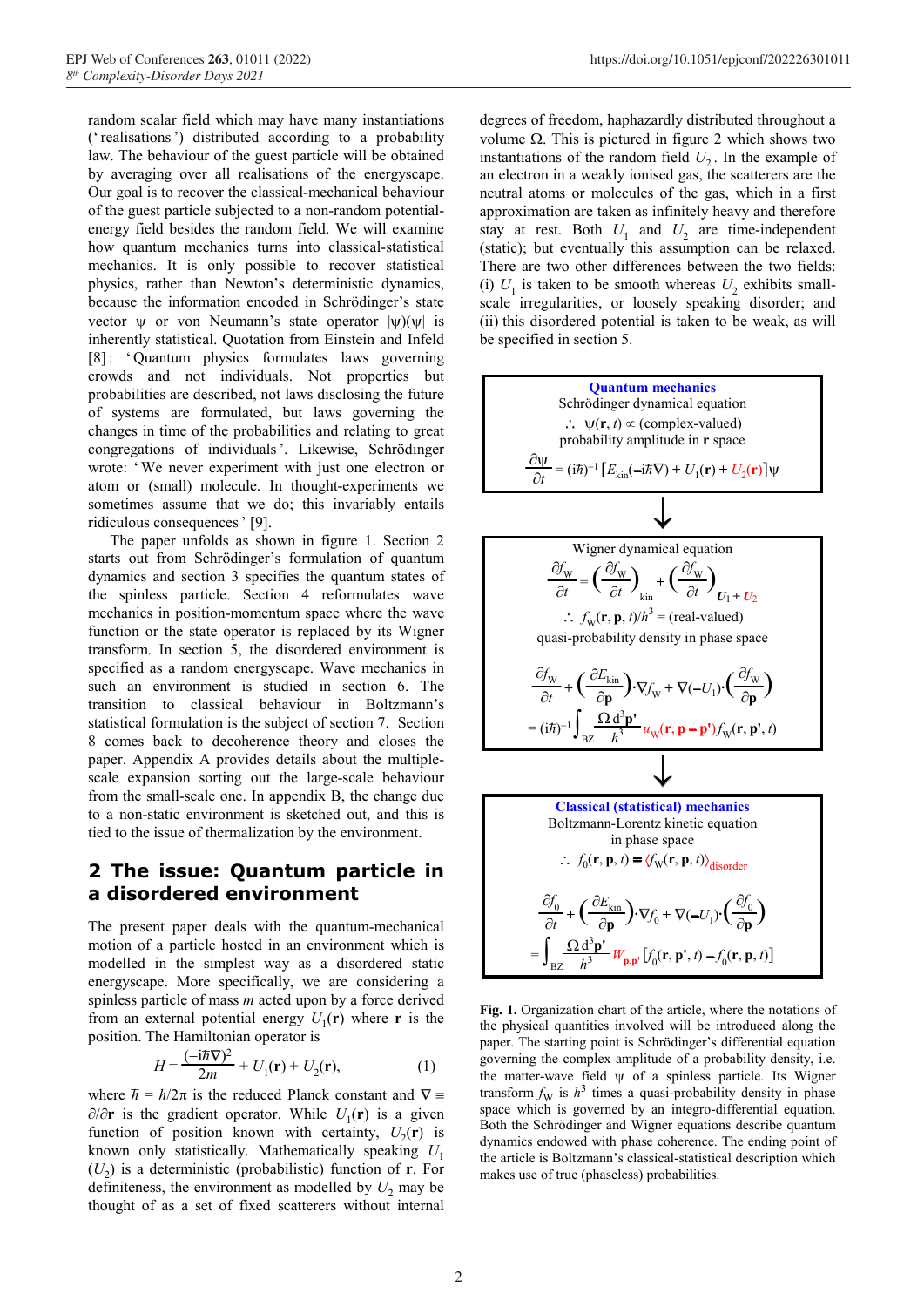

**Fig. 2**. Random potential-energy field  $U_2(x, y)$  in two dimensions *x* and *y*. The field shown is a sum of three Yukawa potentials of identical strength and range. The potentials only differ in their central positions. Two instantiations (' realisations') of the random field are shown in the figure.

#### **3 The quantum states of a particle in a box**

The mathematical set-up of the quantum states is simpler in a finite volume such as a cubic box of side  $L = \Omega^{-1/3}$ [10]. With cyclic (Born-von Kármán) boundary conditions, the momentum **p** of a plane wave  $b_p(\mathbf{r}) =$  $\exp(i\mathbf{p}\cdot\mathbf{r}/\hbar)/(\Omega^{1/2})$  takes discrete values. In one dimension they are  $p_n = n(h/L)$  with  $n = 0, \pm 1, \pm 2, \ldots$  Cyclic boundary conditions allow for a steady particle flow through the volume with a probability-current density (to be defined below)  $J = \Omega^{-1} p/m$ . As two neighbouring values of  $p_n$  differ by  $h/L$ , the momentum-space volume per state is  $(h/L)^3 = h^3/\Omega$  in three dimensions. It is mathematically easier to restrict *n* to  $N_c$  values, i.e.  $-N_c/2$  $\leq n \leq +N_c/2$ , and eventually let  $N_c \to \infty$ . The quantum states make up a Hilbert space of finite dimension  $N_c$ . The momentum space has a volume  $N_c(h^3/\Omega)$  in three dimensions.

unitary transformation, to the complementary (i.e. mutually exclusive) position representation. The latter  $\sum_{\mathbf{r}}$ 

$$
w_{\mathbf{l}}(\mathbf{r}) = \frac{1}{\sqrt{N_c}} \sum_{\mathbf{p}} \exp\left(\frac{\mathbf{i}\mathbf{p}\cdot\mathbf{l}}{\hbar}\right) b_{\mathbf{p}}(\mathbf{r}),\tag{2}
$$

where  $w_{\textbf{l}}(\textbf{r})$  is a 'cellular function' localized about position **l**. There are  $N_c$  such positions which make up a ' ghost lattice' in the box. In one dimension, the positions of the ghost lattice sites **l** are  $x_n = na$ , where *a* is  $L/N_c$  and *n* takes  $N_c$  values. The calculation yields

$$
w_n(x) = \frac{1}{N_c a^{1/2}} \frac{\sin[\pi(x - x_n)/a]}{\sin[\pi(x - x_n)/a]}
$$
  
 
$$
\approx \frac{1}{a^{1/2}} \frac{\sin[\pi(x - x_n)/a]}{\pi(x - x_n)/a} \quad \text{if } N_c >> 1.
$$
 (3)

This function peaks at the discrete position  $x_n$ . Two cellular functions are shown in figure 3. Accordingly, the

momentum space is the fundamental Brillouin zone (times  $\bar{n}$ ), henceforth denoted by BZ, in the parlance of the physics of the crystalline solid state.



**Fig. 3**. Cellular functions  $w_{n,m}$  complementary to the discrete plane waves, in two dimensions *x* and *y*. Two functions are shown in the figure, namely  $w_{5,2}$  and  $w_{-3,-6}$ , centred at { $x_n$  = 5*a*,  $y_m = 2a$ } and  $\{x_n = -3a, y_m = -6a\}$  respectively. The cellular functions make up an orthonormal basis set of the Hilbert space. In the continuum limit  $a \rightarrow 0$ , the cellular function  $w_{n,m}$  tends to  $\delta(x - x_n)\delta(y - y_m)$ .

The case of an unbounded continuum is recovered by letting  $\Omega \to \infty$  and  $N_c \to \infty$  [10, 12]. Table 1 shows that, in this double limit, a Darboux sum is replaced by a Leibniz integral and a Kronecker symbol goes over to a Dirac delta function. As noted by Messiah [10] and expressed by the notation  $\approx$  in Table 1, this procedure is not mathematically rigorous, but it provides the physically pertinent results.

**Table 1**. Discrete *vs* continuum description.



A warning is in order. Cyclic boundary conditions are associated with a torus topology in which Ehrenfest's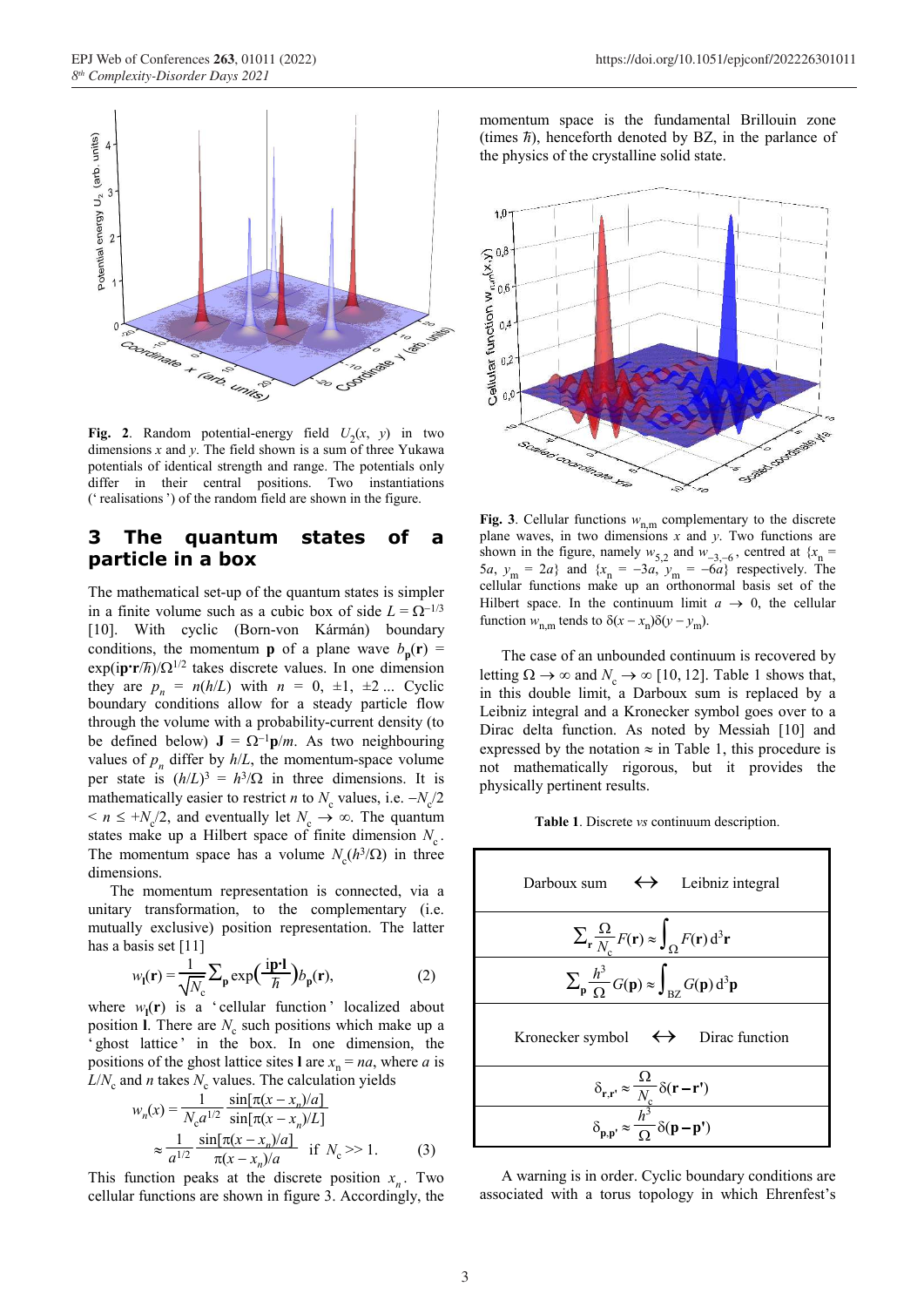first relation does *not* hold for a plane wave because the expectation value of position is independent of time while that of velocity does not vanish, namely

$$
\frac{d}{dt}(b_p|r|b_p) = 0 \text{ while } \left(b_p \left|\frac{-i\hbar \mathbf{V}}{m}\right| b_p\right) = \frac{\mathbf{p}}{m} \neq 0. \tag{4}
$$

In this paper, round brackets  $( )$  denote the scalar product in the Hilbert space of states.

#### **4 Wigner's formulation of wave mechanics in phase space**

The dynamics of the particle is governed by

$$
i\hbar \frac{\partial \psi}{\partial t} = H \psi,\tag{5}
$$

where  $\psi(\mathbf{r}, t)$  is a complex-valued function. Its squared modulus is the particle's probability of presence per unit volume at position **r** and time *t*. Its argument  $\varphi(\mathbf{r}, t)$ provides the probability-current density  $J(r, t) = |\psi|^2 \hbar$ ∇ϕ/*m* appearing in the local conservation equation,

$$
\frac{\partial |\psi|^2}{\partial t} + \operatorname{div} \mathbf{J} = 0.
$$
 (6)

From the matter-wave field  $\psi(\mathbf{r})$  at a given time, one can build a Wigner transform  $f_w(\mathbf{r}, \mathbf{p})$  in phase space at the same time. The phrase 'phase space' is used herein to mean the Cartesian product  $\Omega \times BZ$  whose volume is  $N_c h^3$ . Juste like **r** in  $\psi(\mathbf{r})$ , **r** and **p** in  $f_w(\mathbf{r}, \mathbf{p})$  are not quantum operators but classical variables, namely the \_ position of a geometric point and *h* times the reciprocal (Fourier) variable. In keeping with the cyclic boundary conditions and following the guidelines of [13], we shall consider all functions of **r**, such as the wave function ψ or the Wigner function  $f_{\rm W}$  to be introduced below, as restrictions to  $\Omega$  of periodic functions on the unbounded position space, with period *L* in one dimension. Then, we can write ψ as a Fourier series,

$$
\psi(\mathbf{r}) = \sum_{\mathbf{p}} \hat{\psi}(\mathbf{p}) \exp\left(\frac{\mathbf{i}\mathbf{p}\cdot\mathbf{r}}{\hbar}\right),
$$
\n3 quantized momentum, and

\n
$$
\iint_{\Omega \times BZ} f(\mathbf{r}) \, d\mathbf{r}
$$

where **p** is a quantized momentum, and

$$
\hat{\psi}(\mathbf{p}) \equiv \int_{\Omega} \psi(\mathbf{r}) \exp\left(-\frac{\mathbf{i}\mathbf{p}\cdot\mathbf{r}}{\hbar}\right) \frac{\mathrm{d}^3 \mathbf{r}}{\Omega} \tag{8}
$$

has the same physical dimension as  $\psi$ . On restricting the summation over **p** to  $N_c$  values, the equality (7) becomes approximate, but it is expected to become accurate in the limit  $N_c \rightarrow \infty$ . In the continuum limit (see Table 1), the equality (7) is replaced by

$$
\psi(\mathbf{r}) \approx \int_{\text{BZ}} \hat{\psi}(\mathbf{p}) \exp\left(\frac{i\mathbf{p}\cdot\mathbf{r}}{\hbar}\right) \frac{\Omega \, \mathrm{d}^3 \mathbf{p}}{\hbar^3}.\tag{9}
$$

Likewise, we consider all functions of **p**, such as  $E_{kin}(\mathbf{p})$  or the Wigner function  $f_{\rm W}(\mathbf{r}, \mathbf{p})$ , as restrictions to the BZ of periodic functions on the unbounded momentum space, with period *h*/*a* in one dimension. The Wigner function is given in Table 2 where the definitions only hold in the limits of large  $\Omega$  and BZ. Note that, in Table 2, the integrand is periodic in **s** with period *L* in one dimension (respectively, periodic in **q** with period *h*/*a*) so that no boundary terms are produced upon integration by parts.

Several definitions of  $f_{\rm W}$  exist in the literature [7, 11, 13, 14]; the one chosen in this paper is dimensionless. Just as there is one quantum state, there is one Wigner function. The **r**-to-**p** duality is evinced in the two equally valid formulae for  $f_{\rm W}$  in Table 2. The advantage of the discretized finite box of section 3 is now apparent. While the use of delta-peaked wave functions is common practice in Schrödinger's wave mechanics, it is troublesome in Wigner's formulation because then a squared delta function can arise in the Wigner transform. A similar trouble is met with unbounded plane waves such that  $\hat{\psi}$  is a delta function of momentum.

#### Schrödinger's wave equation, namely **Table 2**. Definition of the Wigner function  $f_w$  from the wave function  $\psi$  in either the position or the momentum representation.

| tuene s probability of presence per unit<br>on <b>r</b> and time <i>t</i> . Its argument $\varphi(\mathbf{r}, t)$<br>pability-current density $J(r, t) =  \psi ^2 \hbar$ | Wave<br>function   | Wigner function $f_w(\mathbf{r}, \mathbf{p})$                                                                                                                                                                                                   |
|--------------------------------------------------------------------------------------------------------------------------------------------------------------------------|--------------------|-------------------------------------------------------------------------------------------------------------------------------------------------------------------------------------------------------------------------------------------------|
| in the local conservation equation,<br>$\frac{\partial  \Psi ^2}{\partial t} + \text{div } \mathbf{J} = 0.$<br>(6)                                                       | $\psi(\mathbf{r})$ | $\int_{\Omega} \psi \left( \mathbf{r} + \frac{\mathbf{s}}{2} \right) \psi^* \left( \mathbf{r} - \frac{\mathbf{s}}{2} \right) \exp \left( - \frac{\mathbf{i} \mathbf{p} \cdot \mathbf{s}}{\hbar} \right) d^3 \mathbf{s}$                         |
| er-wave field $\psi(\mathbf{r})$ at a given time, one<br>er transform $f_{\rm w}(\mathbf{r}, \mathbf{p})$ in phase space at                                              |                    | $\hat{\psi}(\mathbf{p}) = \left  \int_{\text{BZ}} \Omega \hat{\psi}(\mathbf{p} + \frac{\mathbf{q}}{2}) \hat{\psi}^*(\mathbf{p} - \frac{\mathbf{q}}{2}) \exp(\frac{i\mathbf{q}\cdot\mathbf{r}}{\hbar}) \frac{\Omega d^3\mathbf{q}}{h^3} \right $ |
| ne phrase 'phase space' is used herein<br>esian product $\Omega \times BZ$ whose volume is                                                                               |                    |                                                                                                                                                                                                                                                 |

The function  $f_{\rm W}$  is real-valued. It has some, but not all, attributes of a probability distribution in phase space. The function provides the marginal distributions in position and in momentum, namely

 $\int_{\Omega} f_{\rm W}(\mathbf{r}, \mathbf{p}) \, \mathrm{d}^3 \mathbf{r} = |\Omega \hat{\Psi}(\mathbf{p})|^2$ 

$$
\int_{\mathrm{BZ}} f_{\mathrm{W}}(\mathbf{r}, \mathbf{p}) \frac{\mathrm{d}^3 \mathbf{p}}{h^3} = |\psi(\mathbf{r})|^2,\tag{10}
$$

 $(11)$ 

whence

$$
\iint_{\Omega \times BZ} f_W(\mathbf{r}, \mathbf{p}) \frac{d^3 \mathbf{r} d^3 \mathbf{p}}{h^3} = 1.
$$
 (12)

 $\int_{\mathbb{W}}^{c} (\mathbf{r}, \mathbf{p}) d^{3} \mathbf{r} d^{3} \mathbf{p}/h^{3}$  cannot be thought of as the probability of finding the particle in the volume  $d^3 \mathbf{r} d^3 \mathbf{p}$ . For example,  $f_{\rm W}$  can take non-zero values at positions **r** (momenta **p**) where  $|\psi(\mathbf{r})|^2$  ( $|\hat{\psi}(\mathbf{p})|^2$ ) vanishes. This happens in particular prior to the overlapping of two Gaussian wave packets which are about to meet together and interfere. The Wigner function takes significant values midway between the two packets, where  $\psi(\mathbf{r})$ vanishes and no particle can be detected [7, 14]. Where  $\psi(\mathbf{r})$  vanishes, relation (10) implies that  $f_{\psi}(\mathbf{r}, \mathbf{p})$  takes both positive and negative values. It is said that  $f_{\rm W}(\mathbf{r})$ , **p**)/*h*3 is a *quasi*-probability density in phase space. Given a subvolume  $\omega$  of  $\Omega \times BZ$  where  $f_W < 0$ , the integral

$$
\iint_{\mathfrak{m}'} f_{\mathfrak{W}}(\mathbf{r}, \mathbf{p}) \frac{d^3 \mathbf{r} d^3 \mathbf{p}}{h^3} \tag{13}
$$

over the complementary subvolume  $\varpi'$ , such that  $\varpi \cup \varpi'$  $= \Omega \times BZ$ , will exceed unity. Likewise, if  $f_W$  exceeds unity in one or more Planck cells  $h^3$ , then because of (12) it will take negative values somewhere else. Because (13) may lie outside the range 0–1, it is a *quasi*-probability.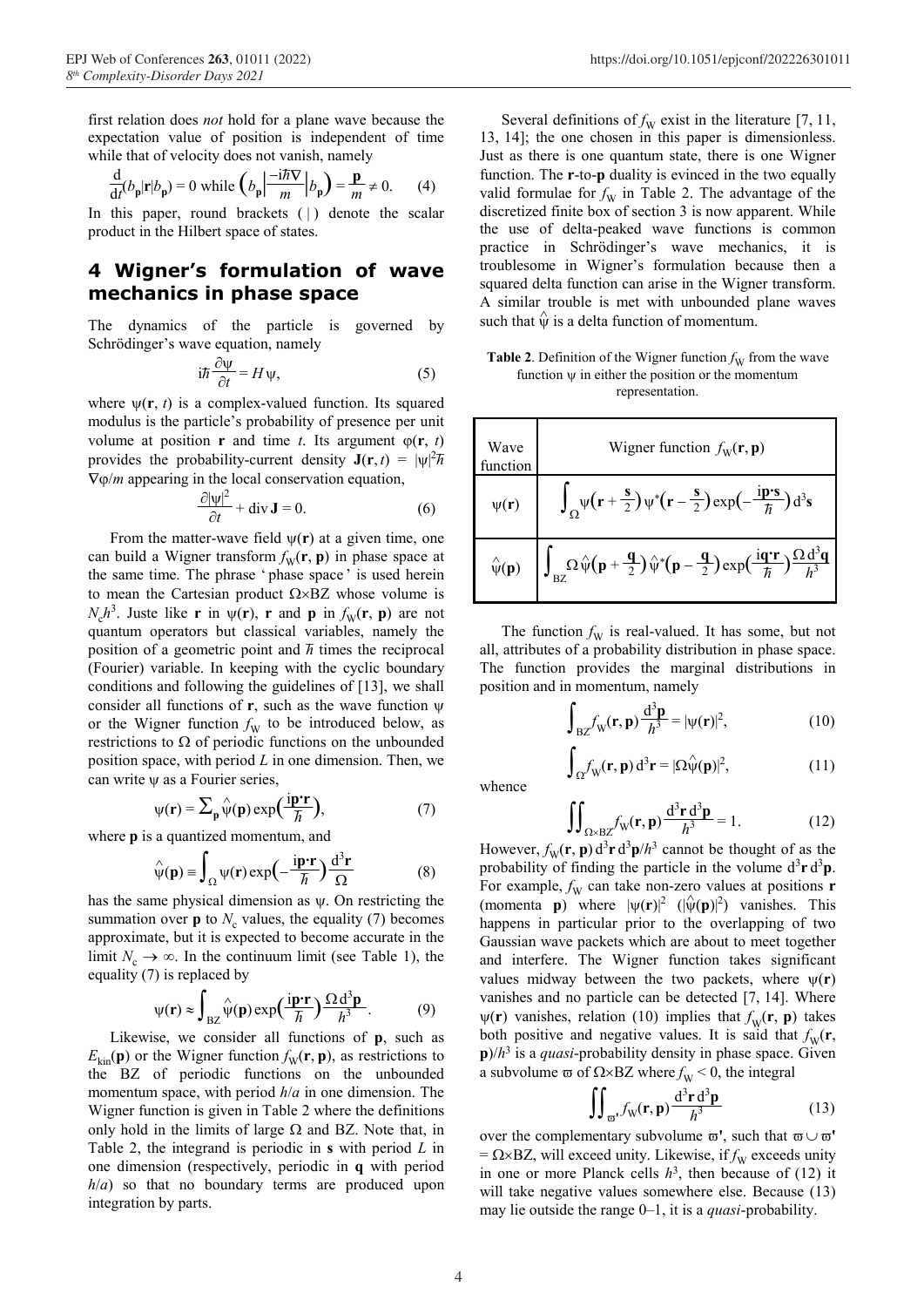Thus, the function  $f_{\rm W}$  should be understood as a mathematical tool which fully specifies the state of the particle, just as the state operator  $|\psi\rangle(\psi|)$  also known as the probability density operator in quantum statistical mechanics. In particular, the Wigner function enables one to calculate the expectation value, denoted by an overbar, of observables such as  $E_{\text{kin}}(\mathbf{p}) = \mathbf{p}^2/2m$  or  $U(\mathbf{r})$ , in the manner of classical statistical mechanics, namely

$$
\overline{E_{\rm kin}} = \iint_{\Omega \times BZ} E_{\rm kin}(\mathbf{p}) f_{\rm W}(\mathbf{r}, \mathbf{p}) \frac{d^3 \mathbf{r} d^3 \mathbf{p}}{h^3}, \qquad (14)
$$

$$
= \iint_{\Omega} d^3 \mathbf{r} d^3 \mathbf{p}
$$

$$
\overline{U} = \iint_{\Omega \times BZ} U(\mathbf{r}) f_{\mathbf{W}}(\mathbf{r}, \mathbf{p}) \frac{d^3 \mathbf{r} d^3 \mathbf{p}}{h^3}.
$$
 (15)

**The Wigner function also provides the probability** current density according to the familiar formula,

$$
\mathbf{J} = \int_{BZ} \left( \frac{\partial E_{\text{kin}}}{\partial \mathbf{p}} \right) f_{\text{W}}(\mathbf{r}, \mathbf{p}) \frac{d^3 \mathbf{p}}{h^3},\tag{16}
$$

where  $\partial E_{kin}/\partial p$  is the group velocity of the matter wave.

How does the Wigner function  $f_{\text{W}}(\mathbf{r}, \mathbf{p}, t)$  change in time? Just as ∂ψ/∂*t* is a sum of kinetic- and potentialenergy contributions in Schrödinger's formulation of wave mechanics, here one can write

$$
\frac{\partial f_{\mathbf{W}}}{\partial t} = \left(\frac{\partial f_{\mathbf{W}}}{\partial t}\right)_{\text{kin}} + \left(\frac{\partial f_{\mathbf{W}}}{\partial t}\right)_{\text{pot}}.
$$
(17)

The kinetic-energy contribution is calculated as

$$
\left(\frac{\partial f_{\mathbf{W}}}{\partial t}\right)_{\text{kin}} = -\left(\frac{\partial E_{\text{kin}}}{\partial \mathbf{p}}\right) \cdot \nabla f_{\mathbf{W}}.
$$
\n(18)

The pattern is simple because third- and higher-order derivatives of  $E_{kin}(\mathbf{p})$  vanish; otherwise, see [15, 16]. The potential-energy contribution is calculated as

$$
\left(\frac{\partial f_{\rm W}}{\partial t}\right)_{\rm pot} = \frac{1}{i\hbar} \int_{\rm BZ} \frac{\Omega \, \mathrm{d}^3 \mathbf{p}^{\prime}}{h^3} u_{\rm W}(\mathbf{r}, \mathbf{p} - \mathbf{p}^{\prime}) f_{\rm W}(\mathbf{r}, \mathbf{p}^{\prime}, t), \quad (19)
$$
\nwhere

$$
u_{\rm W}(\mathbf{r}, \mathbf{q}) \equiv \int_{\Omega} \left[ U(\mathbf{r} + \frac{\mathbf{s}}{2}) - U(\mathbf{r} - \frac{\mathbf{s}}{2}) \right] \exp\left(-\frac{\mathbf{i}\mathbf{q}\cdot\mathbf{s}}{\hbar}\right) \frac{\mathrm{d}^3\mathbf{s}}{\Omega} \tag{20}
$$

and  $U = U_1 + U_2$ . The dynamical equation obeyed by the  $\langle U_2(\mathbf{r}) \rangle$ , and an unbiased fluctuation,  $u(\mathbf{r})$ , that is to say  $Wigner function is thus$ 

$$
\frac{\partial f_{\rm W}}{\partial t} + \left(\frac{\partial E_{\rm kin}}{\partial \mathbf{p}}\right) \cdot \nabla f_{\rm W} =
$$
\n
$$
\frac{1}{i\hbar} \int_{\rm BZ} \frac{\Omega \, \mathrm{d}^3 \mathbf{p}'}{h^3} u_{\rm W}(\mathbf{r}, \mathbf{p} - \mathbf{p}') f_{\rm W}(\mathbf{r}, \mathbf{p}', t). \tag{21}
$$

Alternatively, the right-hand side may be written in terms of the Fourier transform  $\hat{U}(\mathbf{q})$  of  $U(\mathbf{r})$ ,

$$
\left(\frac{\partial f_{\rm w}}{\partial t}\right)_{\rm pot} = \frac{\mathrm{i}}{\hbar} \int_{\rm BZ} \frac{\Omega \, \mathrm{d}^3 \mathbf{q}}{h^3} \hat{U}(\mathbf{q}) \left[ f_{\rm w}(\mathbf{r}, \mathbf{p} + \frac{\mathbf{q}}{2}) - f_{\rm w}(\mathbf{r}, \mathbf{p} - \frac{\mathbf{q}}{2}) \right] \exp\left(\frac{\mathrm{i}\mathbf{q}\cdot\mathbf{r}}{\hbar}\right). \tag{22}
$$

By integration upon momentum, the right-hand side of (21) does not contribute and we arrive at (6) given (10) and (16).

If  $U_2$  is absent and  $U_1$  is smooth enough to allow neglect of its third- and higher-order derivatives, the associated  $u_w$  is  $L(\partial U_1/\partial x) \delta'(q)$  in one dimension. Then, the potential-energy contribution reduces to a differential term, namely  $\nabla U_1 \cdot (\partial f_{\rm W}/\partial \mathbf{p})$  in three dimensions. The rate of change of  $f_{\rm W}$  due to the potential energy becomes local

in the force  $\nabla(-U_1)$  (this occurs in particular with a quadratic potential) and *f* <sup>W</sup> obeys Liouville's equation of classical physics,

$$
\frac{\partial f_{\mathbf{W}}}{\partial t} + \left(\frac{\partial E_{\mathbf{k}}}{\partial \mathbf{p}}\right) \cdot \nabla f_{\mathbf{W}} + \nabla (-U_1) \cdot \left(\frac{\partial f_{\mathbf{W}}}{\partial \mathbf{p}}\right) = 0. \tag{23}
$$

But it should be kept in mind that  $f_{\rm W}/h^3$  is only a *quasi*probability density. If its integral over a subvolume of phase space is negative or lies above unity at  $t = 0$ , then at a later time this non-classical feature will show up in another subvolume. This comes about because the range of  $f_{\rm W}$  is preserved during the evolution, as can be seen by rewriting (23) as

$$
f_{\mathbf{W}}(\mathbf{r}, \mathbf{p}, t + dt) = f_{\mathbf{W}}\left(\mathbf{r} - \left(\frac{\partial E_{\mathbf{k}}}{\partial \mathbf{p}}\right)dt, \mathbf{p} - \nabla(-U_1) dt, t\right).
$$
\n(24)

In many problems, the knowledge of the system cannot be specified as a pure state (*reine Fall*). Instead of one wave function ψ, one has to consider several wave functions  $\psi_i$  with weights  $w_i \ge 0$  such that  $\Sigma_i w_i = 1$ . The weights have to be specified at a given instant such as  $t =$ 0. The state of the system is then called a statistical mixture and it is embodied in the state operator  $\Sigma_i w_i |\psi_i\rangle$  ( $\psi_i$ ). This straightforwardly carries over to the Wigner-function formalism, where the pure-state  $f_{\rm W}$  is replaced by a weighted sum  $\Sigma_i w_i f_{W,i}$ . Because the weights do not depend on time, the Wigner function of the mixture obeys the same dynamical equation as  $f<sub>W</sub>$ .

The next section is devoted to the mathematical specification of the environment, and how it affects the particle's behaviour according to classical physics. Its effect in quantum physics is dealt with in section 6.

#### **5 The disordered environment as a static energyscape**

In this work the real-valued function  $U_2$  is a random scalar field specified at every location by its mean,

$$
U_2(\mathbf{r}) \equiv \langle U_2(\mathbf{r}) \rangle + u(\mathbf{r}). \tag{25}
$$

The brackets  $\langle .. \rangle$  denote the averaging over all instantiations ('realisations') of the energyscape. Averaging is an operation which associates with a random variable a non-random or 'sure' number. A possible  $U_2(\mathbf{r})$  in two dimensions is pictured in figure 2; the static function  $U_2(\mathbf{r})$  may be thought of as a spacewise noise. The random field has a covariance  $C_U$  $\langle u(\mathbf{r}) u(\mathbf{r} + \mathbf{s}) \rangle$ . The field is taken to be homogeneous (translationally invariant), i.e.  $\langle U_2 \rangle$  and  $C_U$  do not depend on **r**. We further assume isotropy (rotational invariance), i.e.  $C_U$  is a function of the modulus  $|\mathbf{s}|$  only. The function  $C_{U}$  is characterized by the variance of the fluctuation, namely  $u_0^2 \equiv C_U(\mathbf{s} = 0)$ , and its typical decay length, denoted by  $l_c$  and called the correlation length. The *Zitterkraft* (stochastic force) exerted by the field is  $\mathbf{Z}(\mathbf{r}) =$  $\nabla(-U_2)$ . Homogeneity entails a vanishing  $\langle \mathbf{Z}(\mathbf{r}) \rangle$ , i.e. the Zitterkraft is unbiased. It is characterized by a covariance matrix which is derived from the covariance of the random potential energy,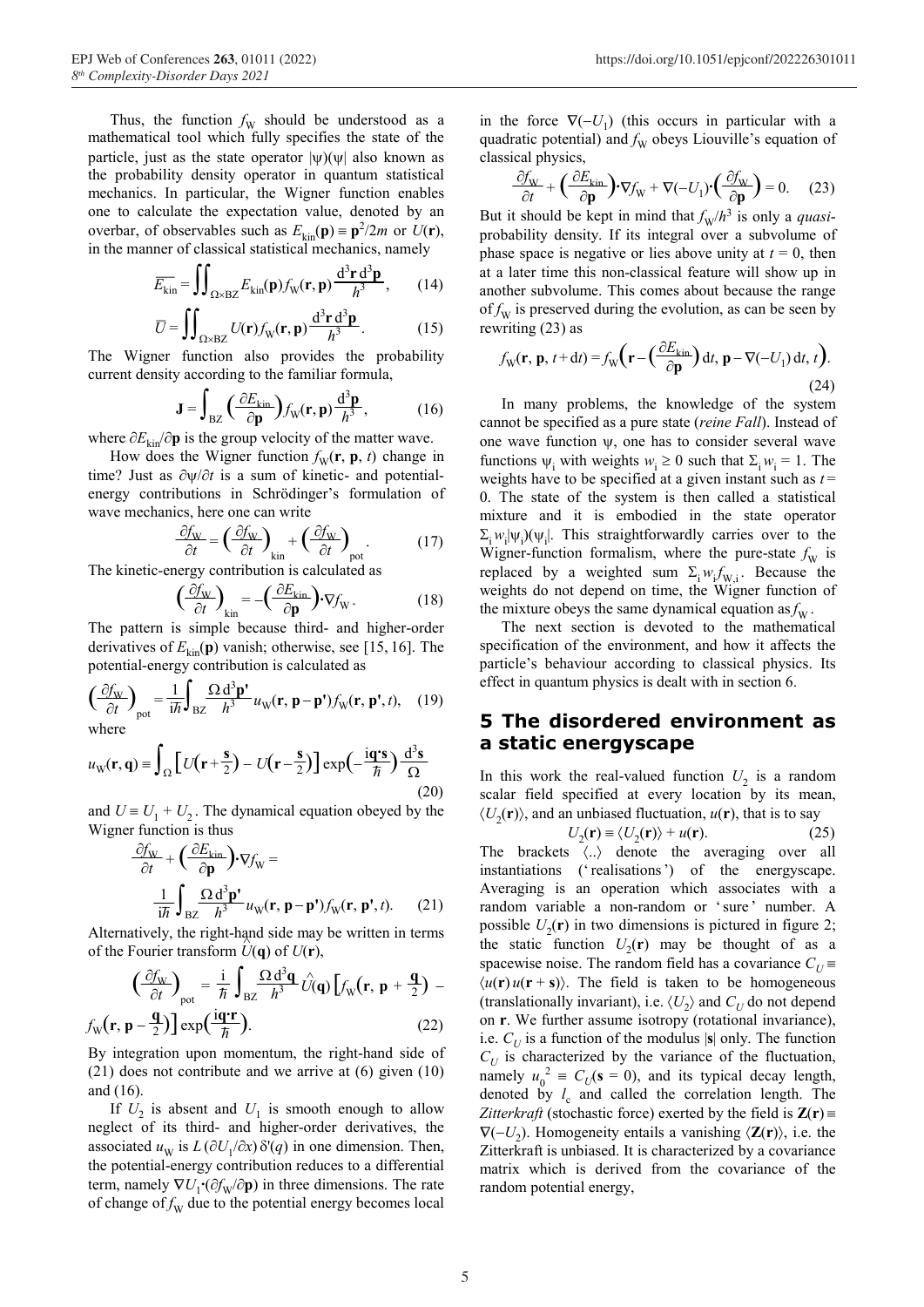$$
\langle Z_{\rm i}(\mathbf{r}) Z_{\rm j}(\mathbf{r} + \mathbf{s}) \rangle = -\left(\frac{\partial^2 C_{IJ}}{\partial s_{\rm i} \partial s_{\rm j}}\right), \qquad \mathbf{i}, \mathbf{j} = x, y, z. \tag{26}
$$

As an example, consider that  $U_2(\mathbf{r})$  is due to  $N_s$ identical scatterers, of individual potential energy  $v(\rho)$ , haphazardly interspersed in the volume  $\Omega$ . In this example, where  $\blacksquare$ 

$$
U_2(\mathbf{r}) = \sum_{j=1}^{N} v(\mathbf{r} - \mathbf{R}_j). \tag{27}
$$

This is called a Poisson random field in the mathematical literature. Its randomness lies in the position  $\mathbf{R}_j$  of each scatterer  $j = 1...N_s$ . The probability of finding  $\mathbf{R}_j$  in a volume  $d^3\mathbf{R}_j$  is  $d^3\mathbf{R}_j/\Omega$ , it being assumed that the number density of scatterers  $n_s \equiv N_s/\Omega$  is low. An analytically workable example is the Yukawa potential,

$$
v(\mathbf{p}) = v_0 \left(\frac{\rho_0}{\rho}\right) \exp\left(-\frac{\rho}{\rho_0}\right),\tag{28}
$$

where  $|v_0|$  and  $\rho_0$  respectively assess the strength and range of the potential. In figure 2,  $N_s = 3$  and the coordinates have been scaled by  $\rho_0$ . In this example,  $\langle U_2 \rangle = 2\pi n_s \rho_0^3 v_0$  where  $n_s \rho_0^3$  is the number of scatterers in a volume  $\rho_0^3$ . Taking this number to be much less than unity makes  $\langle U_2 \rangle$  negligible. The covariance of this energyscape is calculated to be exponential [17]

$$
C_U(\mathbf{s}) = u_0^2 \exp\left(-\frac{s}{l_c}\right),\tag{29}
$$

where

$$
l_c = \rho_0, \tag{30}
$$
  
\n
$$
u_0 = \sqrt{2\pi n_s} \rho_0^3 |v_0|.
$$
  
\n(31)

A weak disorder is obtained either in the weak-coupling  $(v_0 \rightarrow 0)$  or the low-density  $(n_s \rightarrow 0)$  limit [18]. The covariance matrix of the force is

$$
\langle Z_{\rm i}(\mathbf{r}) Z_{\rm j}(\mathbf{r} + \mathbf{s}) \rangle = \left(\frac{u_{\Theta}}{l_{\rm c}}\right)^2 \frac{\exp(-s/l_{\rm c})}{s/l_{\rm c}} \left[\delta_{\rm ij} - \left(\frac{s}{l_{\rm c}} + 1\right) \frac{s_i s_i}{s^2}\right],
$$
  
i, j = x, y, z. (32)  
Since  $(u/l)^2 = 2\pi r \Omega \frac{3}{2} (v/\Omega)^2$  the trivial zittor

Since  $(u_0/l_c)^2 = 2\pi n_s \rho_0^3 (v_0/\rho_0)^2$ , the typical Zitterkraft  $u_0/l_c$  is smaller than the typical force  $|v_0|/|\rho_0|$  of a single Yukawa scatterer by a factor  $(2\pi n_s \rho_0^3)^{1/2}$ .

Classically speaking the Zitterkraft scatters particles in a chance-like manner. The average momentum  $\langle \mathbf{p} \rangle$  of an ensemble of particles which start out with the same initial momentum is damped. The modulus *p*, however, is unchanged as scattering is elastic. In classical kinetic theory, the rate of momentum —or velocity— relaxation is

$$
\frac{1}{\tau_v} = \frac{p}{m} n_s \sigma_v, \qquad (33)
$$

where  $\sigma_v$ , called the velocity-relaxation scattering cross section off the potential  $v(\rho)$ , includes velocity persistence in a scattering event. The velocity-persistence ratio *c* is defined as the average direction-cosine of the velocities before and after the event. For scattering by a Yukawa potential, at vanishing kinetic energies  $p^2/2m$  the differential cross section becomes independent of the scattering angle so that  $c \approx 0$ . At increasing energies, the differential cross section falls off increasingly rapidly as a function of the scattering angle. Once  $p \gg p_0 \equiv \hbar/\rho_0$ , only a forward peak of angular width  $\approx \frac{\hbar}{\rho \rho_0}$  is left so that the collision becomes ineffective and  $c \rightarrow 1$ . In the

first Born approximation of quantum scattering theory [19], it is calculated that

$$
\sigma_{\mathbf{v}}(p) = 2\sigma_0 \left(\frac{p_0}{2p}\right)^4 \left\{ \ln \left[ 1 + \left(\frac{2p}{p_0}\right)^2 \right] - \left[ 1 + \left(\frac{p_0}{2p}\right)^2 \right]^{-1} \right\},\tag{34}
$$

$$
U_2(\mathbf{r}) = \sum_{j=1...N_s} v(\mathbf{r} - \mathbf{R}_j).
$$
\n(27)\n
$$
\sigma_0 \equiv 4\pi \rho_0^2 \left(\frac{2mv_0}{p_0^2}\right)^2
$$
\n(35)

is its value as  $p \to 0$ . The function  $\sigma_v$  is plotted against momentum  $p$  in figure 4 along with  $c(p)$ . It is seen that  $\sigma_v(p)$  takes its highest value  $\sigma_0$  as *p* vanishes. The momentum-relaxation rate  $1/\tau_v$  is plotted against the momentum in figure 5. The rate takes its highest value  $\approx$  $n_s \sigma_0 p_0 / 2m$  as  $p \approx p_0 / 2$ ; that is to say the de Broglie wavelength of the matter wave,  $\hbar/p$ , is on a par with the range  $\rho_0$  of the Yukawa potential.



**Fig. 4**. The total scattering cross section ( $\sigma$ ) and velocityrelaxation scattering cross section  $(\sigma_v)$  of the Yukawa potential *v*(*p*) are plotted as functions of the momentum *p*. The momentum scale  $p_0$  is  $\bar{h}/\rho_0$ , where  $\rho_0$  is the range of  $v(\rho)$ . The cross sections have been scaled by the value  $\sigma_0$  at a vanishing energy. Also shown is the ratio of velocity persistence *c*(*p*), or average direction-cosine of the scattering angle (**p**, **p'**), as a function of  $p = p'$ .



**Fig. 5**. The rate of momentum relaxation  $(1/\tau_{\rm w})$  is plotted as a function of the scaled momentum together with the momentum-relaxation scattering cross section  $(\sigma_v)$  of the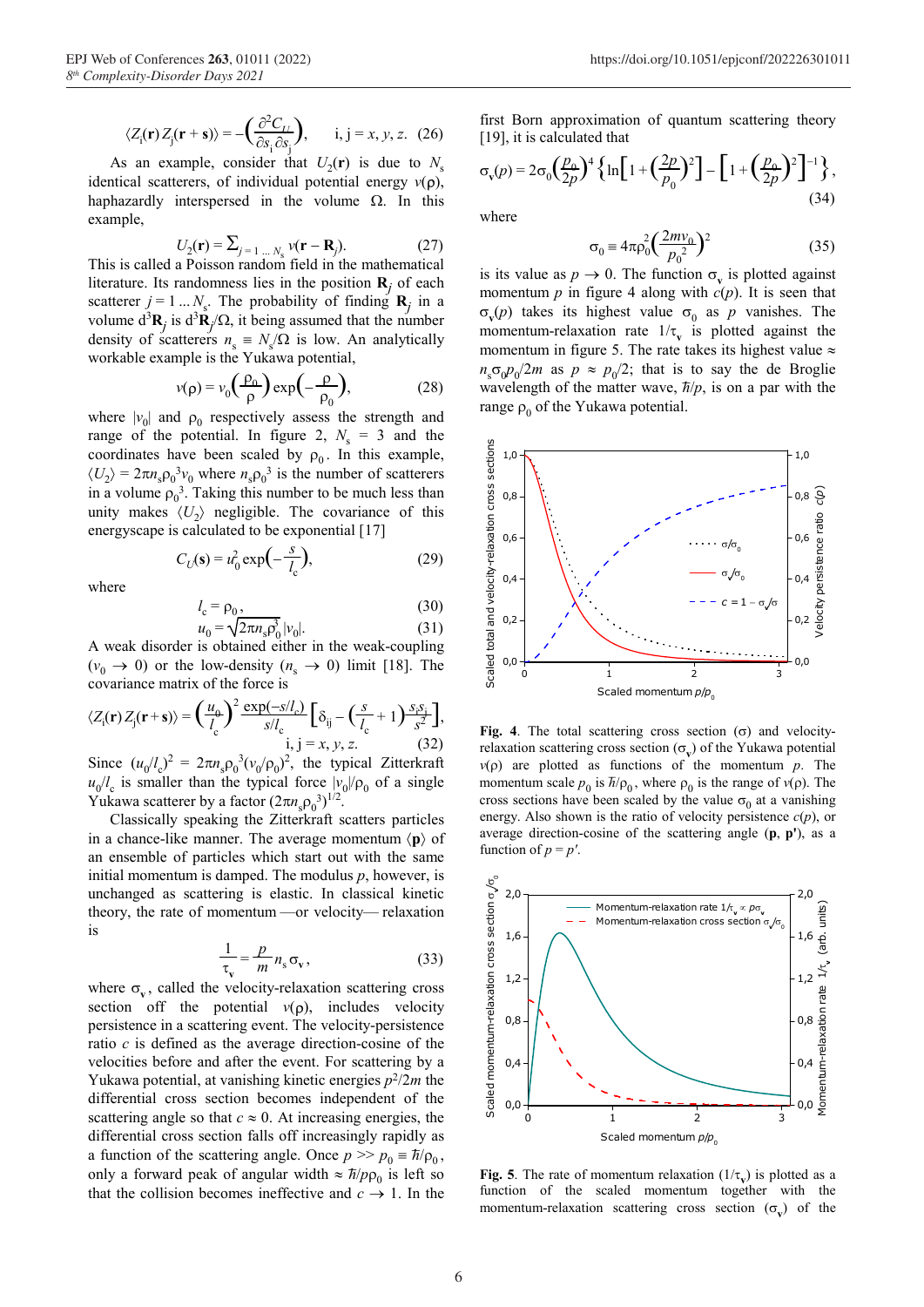Yukawa potential. The former peaks at about  $p_0/2$ , where  $\hbar/p_0$ is the range of the potential.

Often the quantum scattering cross section is quite different from the classical one. This is why frequently classical-physics models are built which make use of the quantum cross section or a phenomenological one. In those models, it is considered that in multiple scattering the probability current densities of matter waves add up incoherently, just like in optics the intensities of light beams reflected by several obstacles add up without interfering. Whereas single scattering is handled quantum-mechanically i.e. coherently, coherence effects are ignored in multiple scattering. The next section investigates the motion of a particle through a disordered set of obstacles within the Wigner formalism where coherence is fully accounted for.

#### **6 Wave mechanics in a disordered environment**

We have to do with a matter wave propagating through an energyscape which, as a stochastic field, can have many realisations. Given an initial condition  $\psi(\mathbf{r}, t=0)$ , a matter wave has a unique history determined by the peculiar realisation of  $U_2(\mathbf{r})$ . Each one gives rise to a matter-wave field  $\psi(\mathbf{r}, t > 0)$  or Wigner transform thereof. Thereby  $\psi$  and  $f_W$  themselves are stochastic quantities. We have to consider a statistical ensemble of particles, and we are primarily interested in the average  $\langle f_{\rm W} \rangle$  over all realisations of  $U_2$ . The fluctuating  $U_2$  will entail a fluctuating Wigner function  $f_w$ . If the fluctuation  $u(\mathbf{r})$  is weak, then a realisation of  $f_{\rm W}$  will be close to the average  $\langle f_W \rangle$ . This is sketched in figure 6. The fact that covariance is short-ranged implies that two contiguous volumes  $l_c^3$  are statistically independent. Thereby each one is the seat of a realisation of the random variable; and the spatial average over a large volume is identical with the average over a large number of realisations, that is to say an ensemble average [16].



**Fig. 6**. Typical position dependence of the Wigner function  $f_{\text{W}}(x, p, t)$  in one space dimension *x* at given *p* and *t*. The smallscale fluctuation of the Wigner function arises from the

spatially fluctuating potential energy  $u(x) = U_2(x) - \langle U_2 \rangle$  (not shown in the figure). The fluctuation  $u(x)$  is small, i.e.  $\langle u(x)^2 \rangle^{1/2}$  <<  $E_{\text{typ}}$ , and values  $u(x)$  and  $u(x')$  are uncorrelated over a distance  $|x - x'| >> l$ 

If the weakness of the fluctuation can be assessed by a dimensionless parameter ε, we may attempt to express  $f_{\text{W}} - \langle f_{\text{W}} \rangle$  as an expansion in powers of  $\varepsilon$  or equivalently ε<sup>1/2</sup>, namely

$$
f_{\rm W} = f_0 + \varepsilon^{1/2} f_1 + \varepsilon^1 f_2 + \mathcal{O}(\varepsilon^{3/2}).\tag{36}
$$

In this expression,  $f_0 = \langle f_{\rm W} \rangle$  is independent of the realisation of the fluctuation  $u(\mathbf{r})$  while  $f_1, f_2$  ... do depend on the realisation. By construction of the expansion,  $\langle f_1 \rangle$ ,  $\langle f_2 \rangle$  ... vanish<sup>1</sup>. To find out a small dimensionless parameter ε, we know of two small physical parameters, namely the strength  $u_0$  of the fluctuation and its characteristic length  $l_c$ . The former is taken to be small against the typical energy scale of  $f_{\rm W} \approx$ taken to be small against the typical energy scale of  $f_{\rm W} \approx \langle f_{\rm W} \rangle$ , hereafter denoted by  $E_{\rm typ}$  and estimated as  $\overline{E_{\rm kin}}$  such as given by (14). The length  $l_c$  is taken to be much shorter than the scale over which  $\langle f_{\rm W} \rangle$  undergoes a significant variation. That scale, denoted by *L* (usually not identical with the *L* of section 3), depends on the applied force  $\nabla(-U_1)$  or, in the absence thereof, the box side  $\Omega^{-1/3}$ . Here *L* will be defined in connection with  $u_0$ [16, 21]. Over a length  $l_c$ , energy  $U_2$  varies by about  $+u_0$ or  $-u_0$  with equal probabilities. Over a length  $L \gg l_c$ consisting of  $L/l_c$  segments  $l_c$ , the root-mean-square variation of  $U_2$  is  $u_0(L/l_c)^{1/2}$ . A significant variation will ensue in the matter-wave field or its average Wigner transform, if  $u_0(L/l_c)^{1/2}$  is on a par with the typical energy scale  $E_{\text{typ}}$  of  $f_{\text{W}}$ . Thereby we let

$$
\varepsilon^{1/2} = \left(\frac{l_c}{L}\right)^{1/2} = \frac{u_0}{E_{\text{typ}}}.
$$
 (37)

This yields  $L = l_c(E_{typ}/u_0)^2$ . For  $u_0$  much smaller than  $E_{\text{typ}}$ , a length *L* much larger than  $l_c$  is needed for the average Wigner function of the matter wave to be significantly affected by the small but numerous kicks. The main correction  $f_1$  to  $f_0$  is expected to scale as the relative fluctuation in  $U_2$ , namely  $\varepsilon^{1/2}$ ; and (36) is also an expansion in powers of the perturbation strength  $u_0$ .

As a function of position,  $f_{\rm W}$  will vary over both the long scale *L* and the short scale  $l_c$ . This state of affairs is reminiscent of the dynamics of a damped harmonic oscillator, the position function *f* of which varies over both the scale of the reduced period  $1/\omega$  (owing to the elastic force) and the scale of the decay time  $\tau$  (owing to the damping force). Provided that  $1/\omega \ll \tau$ , it is mathematically convenient to consider that the instantaneous oscillation *f* formally depends on two time variables, a 'fast' one  $t'$  and a 'slow' one  $t = \varepsilon t'$ , with  $\varepsilon$ standing here for the small dimensionless parameter (ωτ)<sup>−</sup>1 [20]. Accordingly, the time derivative of *f*(*t*, *t'*) is ∂*f*/∂*t* + ε−1(∂*f*/∂*t'*), and the second contribution dominates. In a similar way, in the present issue  $f_w(\mathbf{r}, \mathbf{r}')$  will be

<sup>&</sup>lt;sup>1</sup> Actually it is not possible to make  $\langle f_1 \rangle$ ,  $\langle f_2 \rangle$  ... simultaneously vanish if the expansion is limited to a finite order. Here we take  $\langle f_1 \rangle = 0$ , and dropping the second-order term  $\langle f_2 \rangle$  serves as a closure relation of the expansion [20].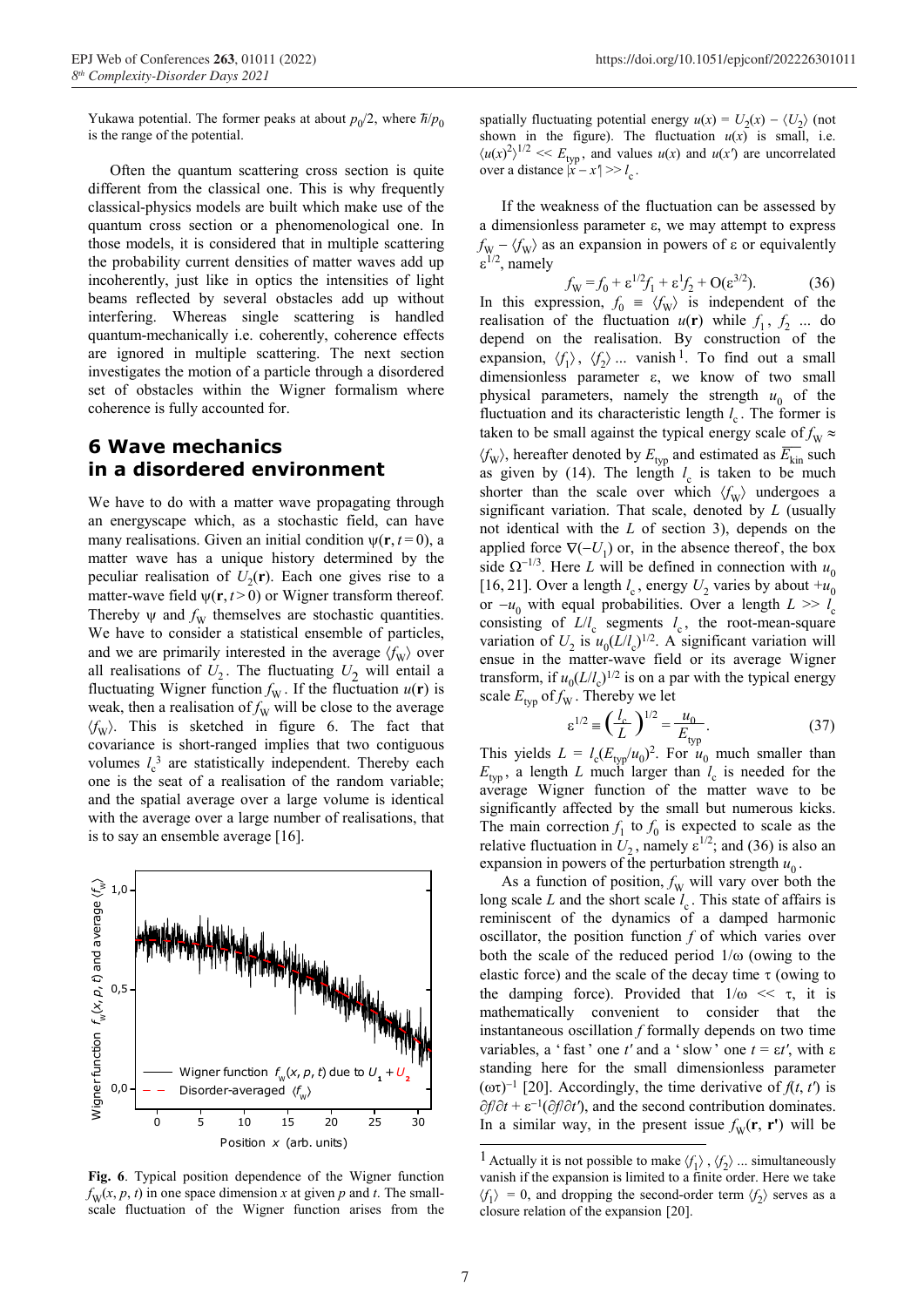envisaged as a function of two formally independent position variables, **r'** and **r** =  $\epsilon$ **r'** where  $\epsilon$  is the ratio  $l_c/L$ of the characteristic variation lengths, besides the variables **p** and *t*. The gradient of  $f_w$  is  $\nabla f_w + \varepsilon^{-1} \nabla^{\prime} f_w$ where  $\nabla' = \partial/\partial r'$ . The deterministic potential energy is taken as a function  $U_1(\mathbf{r})$  of the slow variable while the random fluctuation  $u(\mathbf{r}')$  is a function of the fast variable. Omitting the **p** and *t* dependencies for a simpler notation, the expansion (36) of  $f_{\rm W}$  is recast as <sup>2</sup>

$$
f_{\mathbf{W}}(\mathbf{r}, \mathbf{r'}) = f_0(\mathbf{r}, \mathbf{r'}) + \varepsilon^{1/2} f_1(\mathbf{r}, \mathbf{r'}) + \varepsilon^1 f_2(\mathbf{r}, \mathbf{r'}) + \mathbf{O}(\varepsilon^{1/2}).
$$
\n(38)

It will be shown that the dominant term  $f_0 = \langle f_{\rm W} \rangle$  only depends on the slow variable **r**, in keeping with the fact that  $f_0$  does not depend on the peculiar realisation of the fluctuation  $u(\mathbf{r}')$ . Contrariwise the other terms  $f_1, f_2$  ... do vary over the small scale of the fluctuation. For the expansion to be a solution of the Wigner dynamical equation of section 4, the zero-order term will have to satisfy a certain equation. A closed-form equation not involving the higher-order terms is obtained in appendix A and it is discussed in the next section.<br>The present paper deals with a weak disorder; the

#### **7 Classical statistical mechanics recovered**

With the local force term included and letting  $\mathbf{v}(\mathbf{p}) =$ ∂*E*kin/∂**p**, the function *f* <sup>0</sup> is governed by a linear Boltzmann kinetic equation of the Lorentz type [22] (see appendix A), namely

$$
\frac{\partial f_0}{\partial t} + \mathbf{v}(\mathbf{p}) \cdot \nabla f_0 + \nabla(-U_1) \cdot \left(\frac{\partial f_0}{\partial \mathbf{p}}\right) =
$$
\n
$$
\int_{\text{BZ}} \frac{W_{\mathbf{p}, \mathbf{p}} d^3 \mathbf{p}'}{h^3} \left[ f_0(\mathbf{p}') - f_0(\mathbf{p}) \right],\tag{39}
$$

$$
W_{\mathbf{p},\mathbf{p}'} = \frac{2\pi}{\hbar} \int_{\Omega} C_U(\mathbf{s}) \exp\left(\frac{\mathrm{i}(\mathbf{p}-\mathbf{p}')\cdot \mathbf{s}}{\hbar}\right) \frac{\mathrm{d}^3 \mathbf{s}}{\Omega} \delta(E(\mathbf{p}') - E(\mathbf{p})).
$$
\n(40)

We can see that  $\langle f_{\rm W} \rangle = f_0$  obeys a closed-form equation involving the covariance of the random potential-energy field instead of the full probability law governing the random field itself. If *u* in  $C_U(s)$  is written as a Poisson sum (27) of *N*<sub>s</sub> identical potentials *v*(**ρ**) shifted at random with respect to one another, then in (40) we have to do with a random sum of  $N_s$  independent phasors. The with a random sum of  $N_s$  independent phasors. The With (39–40) we have recovered classical non-<br>Verdet-Rayleigh theorem gives [23]

$$
\int_{\Omega} \langle u(\mathbf{R}) u(\mathbf{R} + \mathbf{s}) \rangle \exp\left(\frac{\mathrm{i}(\mathbf{p} - \mathbf{p}') \cdot \mathbf{s}}{\hbar}\right) \frac{\mathrm{d}^3 \mathbf{s}}{\Omega} =
$$

$$
N_s \left| \int_{\Omega} v(\mathbf{p}) \exp\left(\frac{\mathrm{i}(\mathbf{p} - \mathbf{p}') \cdot \mathbf{p}}{\hbar}\right) \frac{\mathrm{d}^3 \mathbf{p}}{\Omega} \right|^2. \tag{41}
$$

The right-hand side involves a matrix element of the atoms (bound states of electrons, as opposed to particle-scatterer interaction potential reminiscent of the first Born approximation of scattering theory. Equation (39) is the Liouville equation (23) supplemented with a

Lorentz-type scattering term on the right-hand side, in which  $W_{\mathbf{p},\mathbf{p}'} \, \mathrm{d}^3 \mathbf{p'} / h^3$  is the transition probability per unit time that a particle of momentum **p** gets scattered to momentum **p'**. Equations (40–41) mean that, if the scatterers are distributed independently, the total scattering is proportional to the number  $N<sub>s</sub>$  of scatterers.

We can see that  $W_{\mathbf{p},\mathbf{p}'}$  is given by first-order perturbation theory as originally worked out by Dirac [24] and called the second golden rule by Fermi [25]. That golden rule plays a major role also in decoherence theory [1]; and it continues to arouse a number of comments [26, 27]. We remark that strict energy conservation, as expressed by the delta function of energy in (40), is obtained here without assuming longlived plane waves. The time-energy uncertainty relation invoked in textbooks [10] is unnecessary. Even for a high scattering rate causing short-lived and energy-broadened states, expression (40–41) of  $W_{\mathbf{p},\mathbf{p}'}$  is valid if used in  $(39)^3$ . A similar conclusion had been reached in a different way in the case of a particle colliding inelastically [28].

opposite case of a strong disorder is shown in Table 3. The golden rule does not hold for a strong  $U_2$  which cannot be handled perturbatively owing to the nonexistence of delocalized energy eigenstates of *H* (plane waves); and then localization in Anderson's sense arises [29]. In a weak disorder, a particle may be seen to propagate as a plane wave, the lifetime of which is finite owing to scattering events.

Table 3. Weak *vs* strong disordered energyscape.

| $\int_{\mathbb{R}^7} \frac{W_{\mathbf{p},\mathbf{p}'}}{h^3} d^3 \mathbf{p} \left[f_0(\mathbf{p}') - f_0(\mathbf{p})\right],$<br>(39)<br>where<br>$W_{\mathbf{p},\mathbf{p}'} = \frac{2\pi}{\hbar} \int_{\Omega} C_U(\mathbf{s}) \exp\left(\frac{\mathrm{i}(\mathbf{p}-\mathbf{p}')\cdot \mathbf{s}}{\hbar}\right) \frac{\mathrm{d}^3\mathbf{s}}{\Omega} \delta(E(\mathbf{p}') - E(\mathbf{p})).$                           | <b>Weak disorder</b><br>$u_0 \rightarrow 0$                            | <b>Strong disorder</b><br>$u_0 \rightarrow \infty$                                                                                    |
|----------------------------------------------------------------------------------------------------------------------------------------------------------------------------------------------------------------------------------------------------------------------------------------------------------------------------------------------------------------------------------------------------------------------------|------------------------------------------------------------------------|---------------------------------------------------------------------------------------------------------------------------------------|
| (40)<br>We can see that $\langle f_{\rm W} \rangle = f_0$ obeys a closed-form equation<br>involving the covariance of the random potential-energy<br>field instead of the full probability law governing the<br>random field itself. If u in $C_{I}(\mathbf{s})$ is written as a Poisson<br>sum (27) of $N_s$ identical potentials $v(\rho)$ shifted at random<br>with regnee to one enother then in $(40)$ we have to do. | <b>Fermi's</b><br>golden rule<br>perturbative treatment<br>is possible | <b>Anderson's localization</b><br>propagative states<br>$\exp(i\mathbf{p}\cdot\mathbf{r}/\hbar)$<br>cannot be zero-order<br>solutions |

equilibrium statistical physics, save for two points:

- $(i)$  the classical scattering cross section is replaced by the quantum one in the first Born approximation;
- (ii) the unknown  $f_0$  is the disorder average of a *quasi*probability density.

The first point should not come as a surprise: the size of

 <sup>2</sup> The general scheme of a multiple-scale expansion involves an infinite ladder of scales [20], while this expansion of  $f<sub>W</sub>$  is limited to two length scales.

 <sup>3</sup> In textbook derivations of the golden rule, a pseudo-problem arises from arbitrarily picking out an initial time  $t_0$  in addition to the current time *t*. In a rate-equation description, no duration \_  $\Delta t = t - t_0$  and no energy uncertainty  $\hbar/\Delta t$  arise. Accordingly,  $W_{\mathbf{p},\mathbf{p}'}$  reflects a tendency or propensity in line with a probabilistic description of the phenomenon.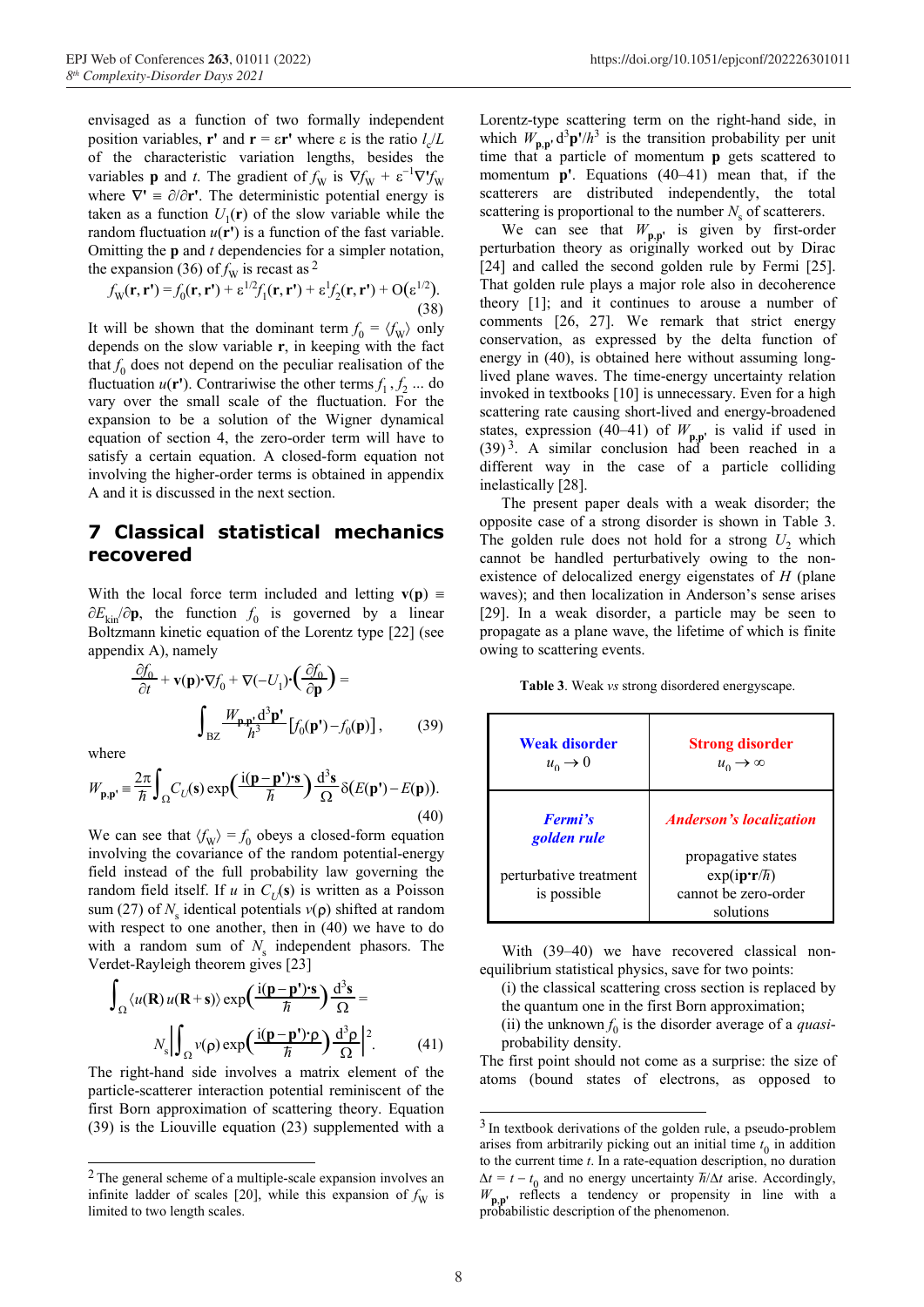continuum states) is given by Bohr's radius  $a_0$  which involves the non-classical constant  $\hbar$ . For  $\hbar \to 0$ ,  $a_0$ vanishes and the discontinuous structure of matter does not arise. The emergence of classicality has to do with the second point. The function  $f_{\rm W}$  enfolds the information allowing to calculate the expectation values of most observables as if  $f_{\rm W}$  were a probability density in phase space. Its classicality is conditional upon

$$
0 \leq \iint_{\overline{\omega}} f_{\mathbf{W}}(\mathbf{r}, \mathbf{p}) \frac{d^3 \mathbf{r} d^3 \mathbf{p}}{h^3} \leq 1, \tag{42}
$$

whatever the subvolume  $\varpi$  of  $\Omega \times BZ$ , that is to say quasiprobabilities reduce to probabilities. On replacing  $f_{\rm W}$  by an approximation  $f_0$  which ignores fine-grained details on a scale  $l_c$ , the range of values spanned by the function is reduced and condition  $(42)$  is easier to satisfy. Then,  $f_0$ admits of a classical interpretation. If (42) is *not* satisfied at  $t = 0$ , the dynamics will be non-classical at short times. But the Boltzmann-Lorentz evolution of  $f_0$  combines advection in phase space, on the left-hand side of (39) which preserves the range of values of  $f_0$  as implied by (24), with scattering, on the right-hand side of (39) which shrinks that range to one single value at long times as isoenergetic scatterings tend to distribute the values of **p** equally over the energy shell  $E_{kin}(\mathbf{p}) = E$  [16]. Thereby the approximation  $f_0$  to  $f_w$  will eventually satisfy condition (42) and it will become interpretable as the occupancy of a classical state defined as a pair (**r**, **p**) i.e. a point in phase space.

 An important limitation is in order, however. Classical physics allows for occupancies  $f_0$  such that both **r** and **p** are defined with arbitrarily sharp accuracy. This cannot arise in the present description because  $f_{\rm W}$  is bounded by a Cauchy-Schwarz inequality  $|f_w| \leq 8$ ; see also [7]. This feature outlives the  $\varepsilon \to 0$  limit of  $f_{\rm W}$  in (38). Therefore, not all features of classical physics are recovered in the  $\varepsilon \to 0$  limit.

In this study the particle is elastically bounced off a static energyscape, which embodies a set of infinitely heavy scatterers. The perfect Lorentz limit of kinetic theory ensues. Appendix B discusses the modification brought about when scatterers are not infinitely heavy; and this is tied to the distinct issue of thermalization by the environment.

#### **8 Closing summary**

This paper has made use of the Wigner function, instead of the state vector or von Neumann's state operator, to describe the quantum state of a simple system. The Wigner function is a tool which allows one to calculate the expectation values of most major observables as did the phase-space occupation function in classical statistical physics. Actually, however,  $f_{\rm W}/h^3$  is a density of quasi-probability in phase space, whose integral over a subvolume of phase space may lie outside the range 0–1. A strongly non-classical dynamics is typified by a large positive quasi-probability being almost cancelled by a negative quasi-probability to give the normalization (12) to unity. On the contrary, in nearly classical dynamics, the integral of  $f_{\text{W}}/h^3$  over any subvolume lies within 0–1

or so. A sufficient condition to achieve this is a smooth variation of the potential energy, besides the initial condition  $0 \le f_{\text{W}} \le 1$  at  $t = 0$ . *A contrario*, a fast spatial variation of the deterministic potential energy  $U_1$  usually entails non-classical values of  $f_{\rm W}$ , as actually occurs in a resonant tunnelling diode where the particle is an electron and  $U_1$  is the fast-wiggling applied electrostatic energy [30].

A non-classical behaviour also occurs in a disordered potential energy  $U_2$ , but then it is liable to zoom out to scales exceeding the correlation length of the disorder. Averaging  $f_{\rm W}$  over a correlation volume  $l_{\rm c}^{3}$  shrinks the range of  $\langle f_{\rm W} \rangle$  which may then fall within the 0–1 interval. To the lowest order in the disorder strength, it is found that  $\langle f_{\text{W}} \rangle$  satisfies a closed-form linear Boltzmann equation of the Lorentz type. That kinetic equation contains a scattering term which further shrinks the range of values of  $\langle f_{\rm W} \rangle$ . One classical feature is out of reach, however, namely an arbitrarily sharp function of (**r**, **p**) forbidden by Heisenberg's indeterminacy principle.

The Wigner representation treats position and momentum on the same foot; this is at odds with decoherence theory where position is often the preferred observable which becomes effectively superselected. The dynamical theory of decoherence involves a time scale  $\tau_{\text{dec}}$  much shorter than the characteristic damping time  $\tau_{\text{v}}$ of classical physics. In the present study no time scale is involved because the environment is a non-dynamical entity. Coherent i.e. non-classical effects are present in the correction  $f_1$  to the classical behaviour embodied in  $f_0$ . The coherence correction  $f_1$ , so to speak a quantum noise, is given by (A.7) in appendix A. It depends on the peculiar realisation of the disorder, and it varies over the scale  $l_c$ . This length is akin to the spatial coherence length in optics. Let us compare the matter-wave coherence length with the momentum-damping length of the random energyscape. The latter length is the mean free path  $\lambda(p) = v(p)\tau_v(p)$ . An upper bound of the ratio  $l_c/\lambda(p)$  is  $2\pi n_s \rho_0^3 (2mv_0/p_0^2)^2$  or, in terms of the stochastic energyscape,

$$
\frac{l_c}{\lambda(p)} \le \left(\frac{u_0}{E_0}\right)^2,\tag{43}
$$

where  $E_0$  stands for ( $\hbar$  $\frac{m}{2}$ /2*m*. The waning of the phase coherence takes precedence over damping if  $u_0 \le E_0$ . This inequality may be viewed as a condition on the rootmean-square amplitude of disorder  $u_0$  being less than  $E_0$ at a given  $l_c$ , or as a condition on the correlation length of disorder  $l_c$  being smaller than  $\hbar/(2mu_0)^{1/2}$  at a given  $u<sub>0</sub>$ . In the present approach, a classical behaviour is not obtained dynamically after a time exceeding a *decoherence time* scale. Instead, this behaviour comes out by zooming out to spatial scales exceeding a *coherence length* equal to the correlation length of the static disordered environment. Classical physics emerges (subject to some limitations) as a coarse-grained description of the quantum reality.

I am indebted to Jean-Claude Serge Lévy (Université de Paris–Denis Diderot) for inviting me to participate in the Eighth Complexity-Disorder Days.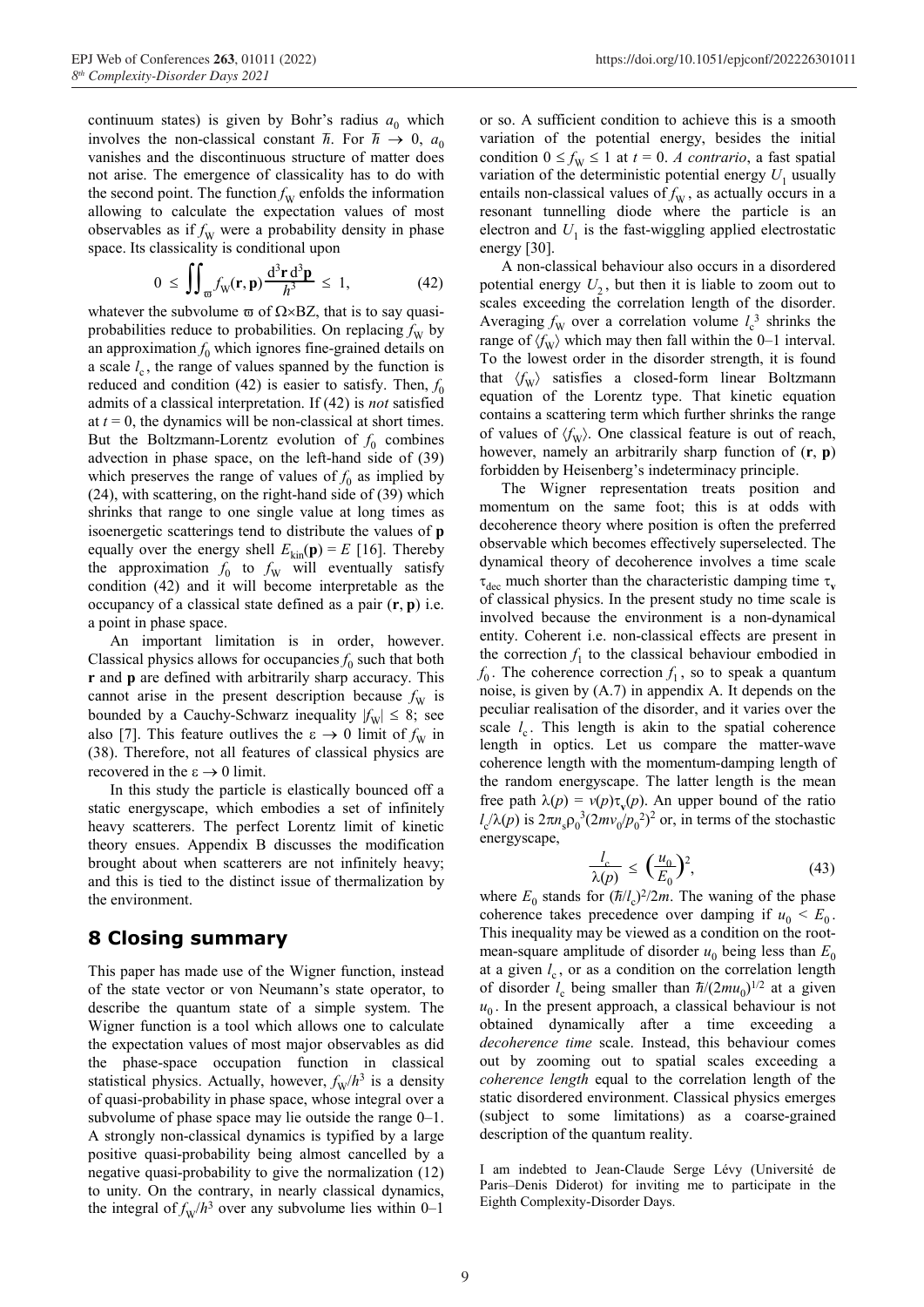# **Multiple-scale expansion of the Wigner dynamical equation**

Plugging the expansion (38) into the dynamical equation  $(21–22)$  results in

$$
\frac{1}{\varepsilon} \mathbf{v} \cdot \nabla f_0 + \frac{1}{\sqrt{\varepsilon}} \mathbf{v} \cdot \nabla f_1 + \varepsilon^0 \left( \frac{\partial f_0}{\partial t} + \mathbf{v} \cdot \nabla f_0 + \mathbf{v} \cdot \nabla f_2 \right) + O(\sqrt{\varepsilon})
$$

$$
= \left( \frac{\partial f_0}{\partial t} \right)_u + \sqrt{\varepsilon} \left( \frac{\partial f_1}{\partial t} \right)_u, \qquad (A.1)
$$

where the  $\nabla U_1$  contribution is omitted. The right-hand side of  $(A.1)$ ,

$$
\left(\frac{\partial f}{\partial t}\right)_u = \frac{\mathrm{i}}{\hbar} \int_{\mathrm{BZ}} \frac{\Omega \mathrm{d}^3 \mathbf{q}}{h^3} \hat{u}(\mathbf{q}) \left[ f(\mathbf{r}, \mathbf{r}', \mathbf{p} + \frac{\mathbf{q}}{2}) - f(\mathbf{r}, \mathbf{r}', \mathbf{p} - \frac{\mathbf{q}}{2}) \right] \exp\left(\frac{\mathrm{i}\mathbf{q}'\mathbf{r}'}{\hbar}\right),\tag{A.2}
$$

is the rate of change of  $f \approx f_0^+ \sqrt{\epsilon} f_1^+$  due to the Zitterkraft. We note the scaling

$$
\left(\frac{\partial}{\partial t}\right)_u \propto Z \propto \frac{1}{\sqrt{\varepsilon}}.\tag{A.3}
$$

Equating terms of like powers on the two sides of (A.1) yields a recursive chain of equations, The opposite limit of a heavy guest particle knocked

$$
\mathbf{O}(\varepsilon^{-1}) \qquad \qquad \mathbf{v} \cdot \nabla f_0 = 0, \tag{A.4}
$$

$$
O(\varepsilon^{-1/2}) \qquad \mathbf{v} \cdot \nabla' f_1 = \left(\frac{\partial f_0}{\partial t}\right)_u, \qquad (A.5)
$$

$$
O(\varepsilon^{0}) \qquad \frac{\partial f_{0}}{\partial t} + \mathbf{v} \cdot \nabla f_{0} + \mathbf{v} \cdot \nabla f_{2} = \left(\frac{\partial f_{1}}{\partial t}\right)_{u}.
$$
 (A.6)

At the leading order  $(\epsilon^{-1})$ , we find that  $f_0(\mathbf{r}, \mathbf{r}')$  does not depend on the fast variable, so that it will be denoted by  $f_0(\mathbf{r})$ . In other words, in  $f_0$  short-scale details of  $f_{\rm W}$  are dismissed upon zooming out to scales exceeding  $l_c$ . The next-order  $(\epsilon^{-1/2})$  equation may be solved in the distributional sense upon Fourier transformation of  $f_0$  and  $f_1$  in the variable **r'**,

$$
f_1(\mathbf{r}, \mathbf{r}') = \left( \int_{BZ} \frac{\Omega \, d^3 \mathbf{q}}{h^3} \hat{u}(\mathbf{q}) \frac{f_0(\mathbf{r}, \mathbf{p} + \frac{\mathbf{q}}{2}) - f_0(\mathbf{r}, \mathbf{p} - \frac{\mathbf{q}}{2})}{-\text{in} + \mathbf{q} \cdot \mathbf{v}(\mathbf{p})} \times \frac{\text{particle } (m >> m_e) \text{ governed by the equation.}}{\text{exp}(\frac{\text{i}\mathbf{q} \cdot \mathbf{r}'}{\hbar})\Big)_{\eta \to 0}} \times \frac{\text{particle } (m >> m_e) \text{ governed by the equation.}}{\text{Lorentz particle}}
$$

Finally, at order  $\varepsilon^0$ , disorder averaging yields  $\langle f_0 \rangle = f_0$ and  $\langle \nabla f_2 \rangle = \nabla^* \langle f_2 \rangle$  is neglected, whence

$$
\frac{\partial f_0}{\partial t} + \mathbf{v} \cdot \nabla f_0 = \left\langle \left( \frac{\partial f_1}{\partial t} \right)_u \right\rangle. \tag{A.8}
$$

Now  $f_1$  is known from  $f_0$  according to (A.7). Thereby a closed-form equation on the zero-order function  $f_0$  is obtained. The calculation of the right-hand side of (A.8), which involves the Fourier transform  $\hat{C}_U(\mathbf{q})$  of  $C_U(\mathbf{s})$ , is given elsewhere [16, 31]. Equation (39–40) ensues.

### **Appendix B Non-static energyscape and thermalization**

In the perfect Lorentz limit considered in section 7, energy is exactly conserved in a scattering event, which is to say that the energy-relaxation time  $\tau_F$  is infinite.

**Appendix A** Now, if a motionless scatterer has a mass  $m_e$  largely exceeding *m*, an *m*-*m*<sub>e</sub> scattering event causes a small recoil of  $m_e$  whereby the guest particle imparts kinetic energy to the environment hosting it. In this imperfect Lorentz model ( $1 \ll m_e/m \ll \infty$ ), scattering events are slightly inelastic; and the energy-relaxation time  $\tau_E(p) \propto$  $m_e/m$  is not infinite although it largely exceeds the momentum-relaxation time  $\tau_{\nu}(p)$ . The latter assesses the friction undergone by the particle, i.e. the damping of the ensemble-averaged velocity. If the heavy scatterers are not motionless but thermally agitated at a well-defined and stable temperature  $T_e$ , they tend to bring the guest particle's momentum distribution to a thermalequilibrium one at the temperature  $T_e$ . In other words, the scatterers act, with respect to the guest particle, as a thermostat  $4$ . It is possible to extend the present treatment to a random time-varying environment, as was done by Henkel [32], and then the particle can undergo inelastic scattering events. To the lowest order in  $u$ , in the golden rule the delta function  $\delta(E - E')$  becomes  $\delta(E \pm \hbar \omega(\mathbf{q}) E'$ ) where  $\hbar \omega(\mathbf{q})$  is the energy quantum of a vibrational mode of the environment. Thermalisation, however, does not arise unless the time-varying field is quantized [16].

> about in a host medium of light scatterers ( $m_e \ll m$ ) is called a Brownian particle; one also speaks of a Rayleigh particle [33–35]. This is shown in Table 4. The particle interchanges energy with the environment when bouncing off the light scatterers. This allows for the thermalisation of the guest particle at the temperature  $T_e$ of the environment. The mathematical proof of this statement is simple because the scattering operator of Brownian motion is differential instead of integral as occurs in the Lorentz case, and it is given here.

**Table 4**. Light particle  $(m \ll m_e)$  governed by the Lorentz integro-differential equation contrasted with heavy (Brownian) particle ( $m \gg m_e$ ) governed by the Klein-Kramers differential

| $\left(\frac{\mathbf{r} \cdot \mathbf{r}'}{\hbar}\right)$ $\left(\text{A.7}\right)$<br>aging yields $\langle f_0 \rangle = f_0$<br>ence | <b>Lorentz</b> particle<br>$m \ll$ mass of<br>environmental scatterers | <b>Brown</b> particle<br>$m \gg$ mass of<br>environmental scatterers     |
|-----------------------------------------------------------------------------------------------------------------------------------------|------------------------------------------------------------------------|--------------------------------------------------------------------------|
| $\left\langle \cdot \right\rangle$<br>(A.8)<br>g to (A.7). Thereby a<br>o-order function $f_0$ is<br>ht-hand side of $(A.8)$ ,          | Large change of $p$<br>per scattering event                            | Small change of p<br>per scattering event                                |
| rm $\hat{C}_U(\mathbf{q})$ of $C_U(\mathbf{s})$ , is<br>$(39-40)$ ensues.                                                               | <b>Integral</b> scattering<br>operator<br>(Lorentz 1905)               | <b>Differential</b> scattering<br>operator<br>(Klein 1922, Kramers 1940) |

 <sup>4</sup> There is no interaction between guest particles which would mediate energy, which is the usual thermalisation mechanism in a molecular gas.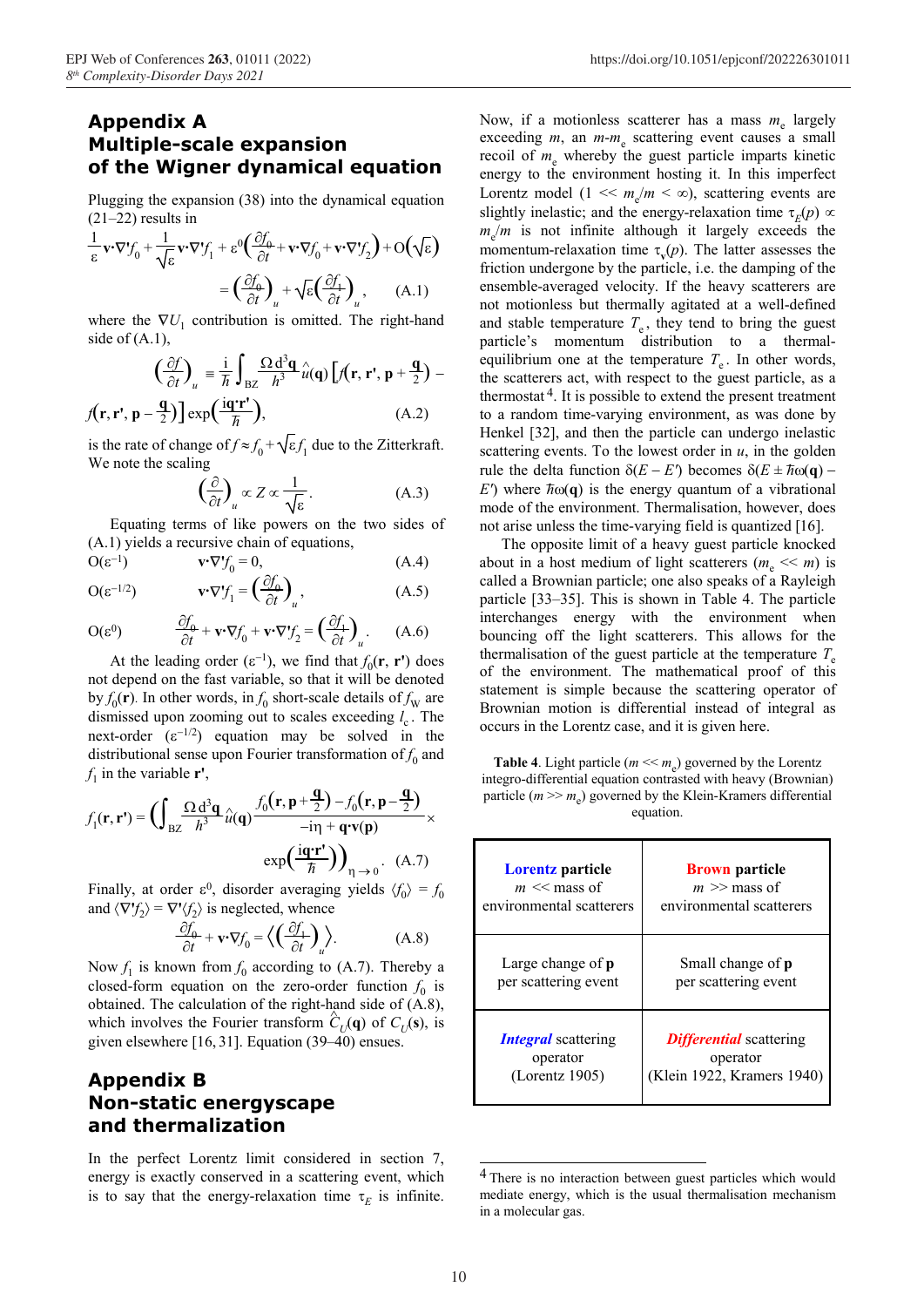In classical statistical physics, the Brownian particle's phase-space occupation  $f(\mathbf{r}, \mathbf{p}, t)$  obeys the Klein-Kramers kinetic equation [36–39],

$$
\frac{\partial f}{\partial t} + \mathbf{v}(\mathbf{p}) \cdot \nabla f + \nabla (-U_1) \cdot \left(\frac{\partial f}{\partial \mathbf{p}}\right) =
$$
  
 
$$
\gamma \operatorname{div}_{\mathbf{p}} \left[\mathbf{p} f + mkT_e \left(\frac{\partial f}{\partial \mathbf{p}}\right)\right].
$$
 (B.1)

The scattering term on the right-hand side is differential, instead of integral, in **p** because momentum is infinitesimally changed in a scattering event with an environmental particle of mass  $m_e \ll m$ . In the scattering term,  $T_e$  denotes the temperature of the environmental particles, assumed to be in thermal equilibrium (this demands that  $T_e$  be homogeneous), and  $\gamma$  is the rate of momentum relaxation in force-free motion  $(U_1 = 0)$ . The rate γ is expressible in terms of the *m*-*m*e differential scattering cross section [38]. Unlike the momentumdependent rate  $1/\tau_{\nu}(p)$  of section 5, here  $\gamma$  is an average over the thermal distribution of momenta of the environmental particles. The mean kinetic energy  $u(\mathbf{r}, t)$ of the guest particle is given by

$$
nu = \int E_{\text{kin}}(\mathbf{p}) f(\mathbf{r}, \mathbf{p}, t) \frac{d^3 \mathbf{p}}{h^3}
$$
 (B.2)

$$
n(\mathbf{r}, t) \equiv \int f(\mathbf{r}, \mathbf{p}, t) \frac{d^3 \mathbf{p}}{h^3}.
$$
 (B.3)

per m<sup>2</sup> in SI unit) is given, in the absence of  $U_1(\mathbf{r})$ , by

$$
\mathbf{j}_U(\mathbf{r},t) \equiv \int E_{\text{kin}}(\mathbf{p}) \,\mathbf{v}(\mathbf{p}) f(\mathbf{r},\mathbf{p},t) \frac{\mathrm{d}^3 \mathbf{p}}{h^3} \,. \tag{B.4}
$$

From the Klein-Kramers equation (B.1), we can derive a Maxwell equation of change of the energy [40, 41]. Multiplying the kinetic equation by  $E_{kin}(\mathbf{p})$  and integrating over momentum yield

$$
\frac{\partial (nu)}{\partial t} + \text{div } \mathbf{j}_U = -\gamma \int \mathbf{v}(\mathbf{p}) \cdot \left[ \mathbf{p} f + mkT_e \left( \frac{\partial f}{\partial \mathbf{p}} \right) \right] \frac{\mathrm{d}^3 \mathbf{p}}{h^3},
$$
\n(B.5)

where the right-hand side has been integrated by parts. Given that  $\mathbf{p} \cdot (\partial f / \partial \mathbf{p}) = \text{div}_{\mathbf{p}}(\mathbf{p}f) - 3f$ , we finally obtain

$$
\frac{\partial (nu)}{\partial t} + \text{div } \mathbf{j}_U = -2\gamma n \Big( u - \frac{3}{2} k T_e \Big). \quad (B.6)
$$

This is a local energy-balance equation in which the *Mech.* **76** (S2), 285–288 (1996) source term, on the right-hand side, is the net rate of energy change per unit volume. Now *u* is 3*kT*/2 for a thermal-equilibrium momentum distribution of the guest particle at temperature *T*. Thus, the net rate of energy change is positive if the environmental bath has a temperature  $T_e$  higher than the guest particle's temperature *T* so that the bath heats up that particle. On the contrary, a particle which is 'hotter' than the environment, i.e. such that  $u > 3kT_c/2$ , will be cooled down until it eventually gets thermalized at the bath's temperature. To finish with, we note from (B.6) that the rate of energy variation of the Brown particle is twice the rate  $\gamma$  of momentum variation, in stark contrast with the Lorentz particle for which the rate  $1/\tau_E$  is much less than  $1/τ$ <sub>v</sub> [35].

#### **References**

1. E. Joos and H. D. Zeh, *Z. Phys. B* **59**, 223–243 (1985) ∂*f* 2. W. H. Zurek, *Phys. Today* **44**, 36–44 (October 1991) <sup>∂</sup>**p**) = W. H. Zurek, *Los Álamos Science* **<sup>27</sup>**, 86–109 (2002) 3. W. T. Strunz, Decoherence in quantum physics, pp. 199–233 in: *Coherent Evolution in Noisy Environments*, edited by A. Buchleitner and K. Hornberger, Springer, Berlin, 2002

4. D. Giulini, J. Kupsch, C. Kiefer, E. Joos, I.-O. Stamatescu and H.-D. Zeh, *Decoherence and the Appearance of a Classical World in Quantum Theory* , Springer, Berlin, 2003

5. K. Camilleri, *Studies in History and Philosophy of Modern Physics* **40**, 290–302 (2009)

M. Schlosshauer, *Phys. Reports* **831**, 1–57 (2019) 6. C. Cohen-Tannoudji, Théorie quantique du cycle de pompage optique, *Annales de Physique* **7**, 423–461 (1962)

7. C. Cohen-Tannoudji, B. Diu and F. Laloë, *Mécanique quantique* tome III (CNRS Editions, Paris, 2017) pp. 636–637 and 735–769

*<sup>h</sup>*<sup>3</sup> (B.2) C. Cohen-Tannoudji, B. Diu and F. Laloë, *Quantum Mechanics* vol. 3 (Wiley, New York, 2020) pp. where *n* is the particle density, 2199–2120 and 2297–2323 (English translation)

8. A. Einstein and L. Infeld, *The Evolution of Physics*

(Cambridge University Press, Cambridge, 1938) p 313

Likewise, the energy-current density (reckoned in watt  $\frac{9. \text{ E. Schrödinger, British J. Phil. Sci. 3, 233–242 (1952)}}{10. \text{ A. Messiah, *Mécanique quantique* (Dunod, Paris,$ 1959) sections V.11, VIII.13 and XVII.4

11. E. C. McIrvine and A. W. Overhauser, *Phys. Rev.* **115**, 1531–1536 (1959)

12. J.-L. Calais and W. Weyrich, *Int. J. Qu. Chem.* **63**, 223–227 (1997)

13. P. Degond and P. A. Markowich, A quantum-

transport model for semiconductors: the Wigner-Poisson problem on a bounded Brillouin zone, *M2AN.*

*Mathematical modelling and numerical analysis* **24** (6), 697–709 (1990)

(B.5) 14. L. E. Ballentine, *Quantum Mechanics: A Modern Development* (World Scientific, Singapore, 1998) chapter 15

15. D. E. Woodward, E. Randall, J. R. Sobehart, T. Ueda, C. P. Please and P. S. Hagan, *Z. angew. Math.*

16. E. Bringuier, *Eur. J. Phys.* **42**, 025502 (2021)

17. V. G. Bar'yakhtar and C. P. Poole, *Encyclopedic Dictionary of Condensed Matter Physics* (Elsevier, Amsterdam, 2004) p. 1115

18. L. Erdös, Scaling limits of Schrödinger quantum mechanics, pp. 487–506 in: *Dynamics of Dissipation*, edited by P. Garbaczewski and R. Olkiewicz (Springer, Berlin, 2002)

19. L. D Landau and E. M. Lifshitz, *Quantum Mechanics: Non-Relativistic Theory* 2nd edn (Pergamon, Oxford, 1965) section 125

20. A. H. Nayfeh, *Perturbation Methods* (Wiley, New York, 1973) chapter 6